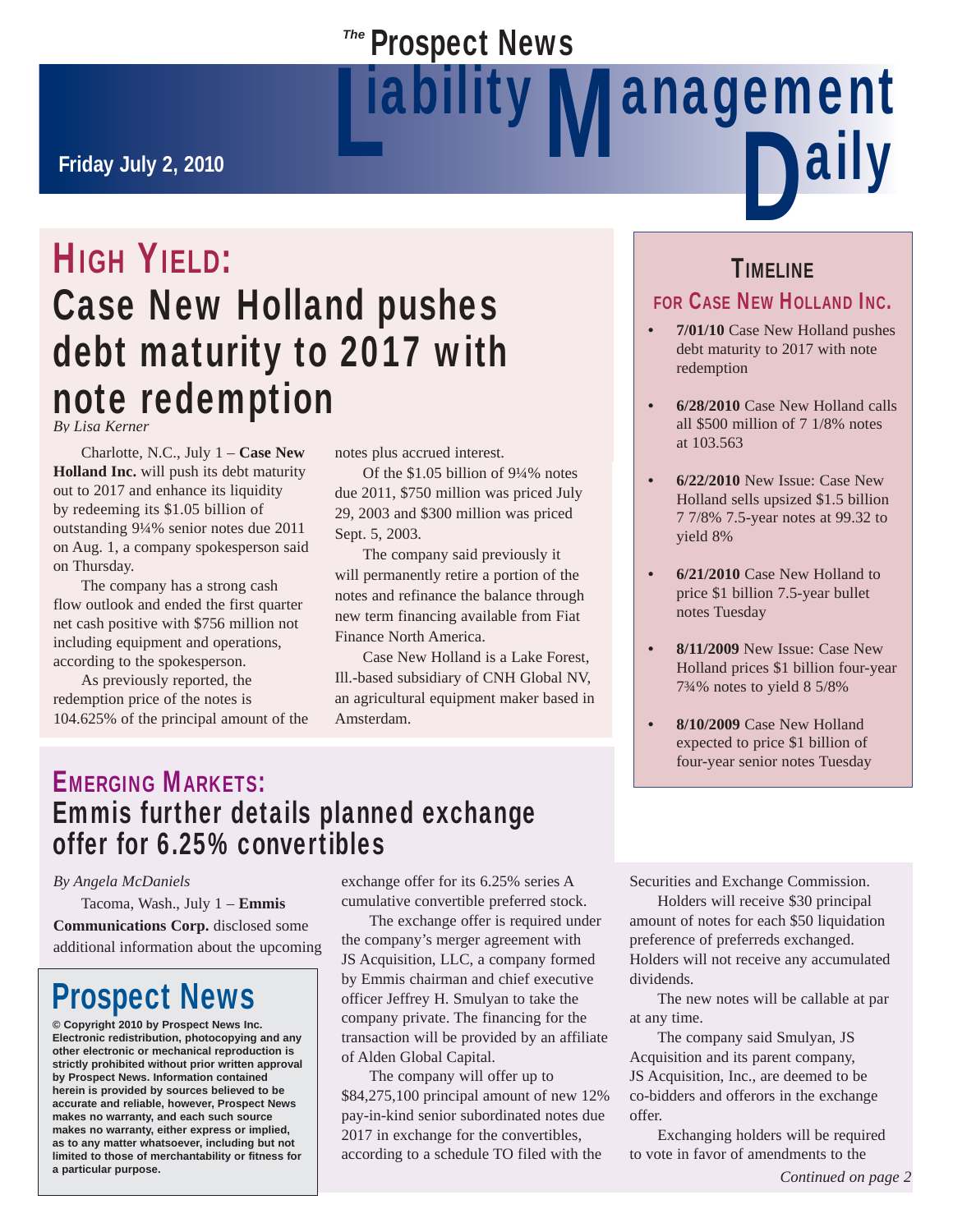

# AGENCY:

# Fannie Mae calls medium-term notes totaling \$407.62 million at par

*By Marisa Wong*

 Madison, Wis., July 1 – **Fannie Mae** announced that it will redeem a total of \$407.62 million of its medium-term notes.

 Fannie Mae said in a news release that the redemption price will be the principal amount plus accrued interest up to the redemption date.

 Affected are the following securities, all to be redeemed July 12:

 • \$9,446,000 of 5% notes due Feb. 18, 2025;

• \$18 million of 5.65% notes due March 5, 2038;

• \$5,441,000 of 4.9% notes due March 27, 2023;

- \$8,977,000 of 5.7% notes due June 11, 2038;
- \$758,000 of 5.75% notes due July 23, 2038;
- \$50 million of 5% notes due Jan. 29, 2024;
- \$15 million of 4.42% notes due May 27, 2020;
	- \$25 million of 5% notes due June

10, 2024;

 • \$25 million of 5% notes due June 10, 2024;

 • \$25 million of 5% notes due June 17, 2024;

• \$50 million of 5% notes due Aug. 5, 2024;

 • \$100 million of 5% notes due June 17, 2024;

 • \$50 million of 5% notes due June 18, 2024; and

 • \$25 million of 5% notes due Oct. 23, 2024.

# AGENCY:

# FFCB to redeem \$47 million of consolidated systemwide bonds

*By Marisa Wong*

 Madison, Wis., July 1 – **Federal Farm Credit Banks Funding Corp.** announced it will redeem a total of \$47 million of its consolidated systemwide bonds on July 13.

FFCB said in a news release that the bonds will be called in

whole at par.

 Affected are \$20 million of 3.15% bonds due April 13, 2015 and \$27 million of 6.14% bonds due July 13, 2017.

 Questions may be directed to the Finance Department at 201 200-8030.

### *Emerging Markets: Emmis further details planned exchange offer for 6.25% convertibles*

*Continued from page 1*

terms of the preferreds that will:

 • Eliminate the rights of the preferred holders to require Emmis to redeem all or a portion of their shares on the first anniversary of certain going-private transactions;

 • Provide for the automatic conversion of any preferreds not exchanged upon the merger into \$5.856, the amount that would be paid to holders of the class A common stock into which the preferreds were convertible immediately prior to the merger; and

 • Eliminate the right of the preferred holders to nominate directors to Emmis' board.

 For the amendments to be effective, they must receive the vote of holders of two-thirds of the outstanding preferreds.

 Alden, which currently holds 41.4% of the preferreds, has agreed to vote in favor of the amendments and exchange its preferreds for notes.

The exchange offer will be

conditioned on the receipt of consents from holders of two-thirds of the outstanding preferreds, the affirmative vote of more shares of class A common stock and class B common stock in favor than against each of the proposed amendments and at least 32.8% of the outstanding class A shares being tendered in JS Acquisition's tender offer.

 Emmis is an Indianapolis-based diversified media company principally focused on radio broadcasting.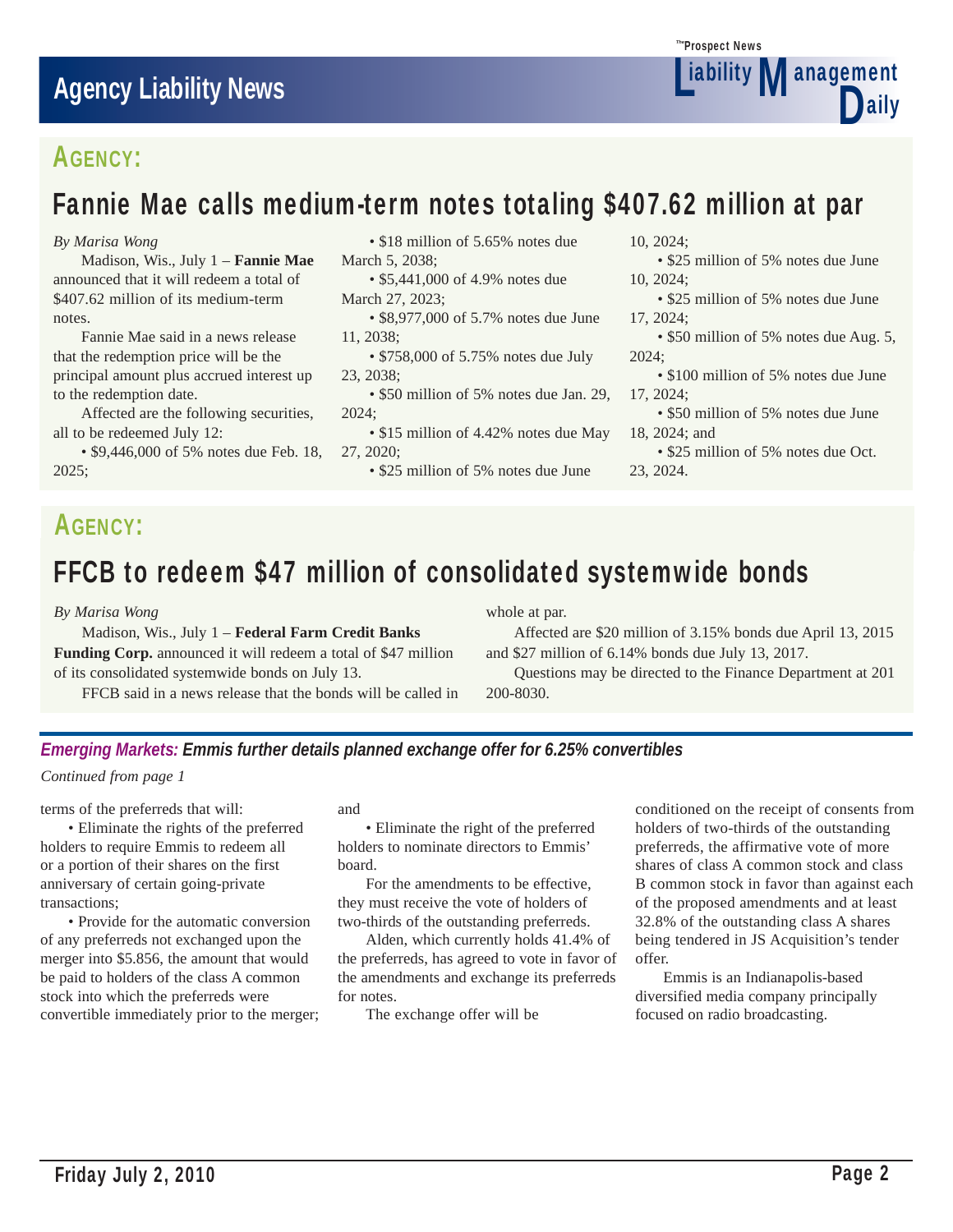# **Convertibles Liability News**

### CONVERTIBLES:

# ANG Industries buys back \$12 million in foreign currency convertibles

*By Devika Patel*

 Knoxville, Tenn., July 1 – **ANG Industries Ltd.** informed the Bombay Stock Exchange that it repurchased all \$12 million of its foreign currency convertible bonds.

 ANG Industries manufactures engineering goods for automobiles and is based in New Delhi.

# CONVERTIBLES:

# Cell Therapeutics to retire all remaining 4% convertible notes

#### *By Jennifer Chiou*

New York, July 1 – **Cell** 

**Therapeutics, Inc.** announced that it has deposited \$39.3 million in cash with trustee U.S. Bank NA to redeem and retire the remainder of its 4% convertible senior subordinated notes due 2010.

 The amount will also cover accrued interest.

 "We are pleased that with recent successful financings we were in a

position to retire all of our notes with a maturity in 2010," chief executive officer James A. Bianco said in a news release.

 "This should eliminate shareholder concerns over our ability to repay the notes with a maturity in 2010, and we will continue our focus on moving our products forward through the clinic and the regulatory approval process as expeditiously as possible."

In various announcements in May,

the company had agreed to exchange 1,863,564 shares of common stock for \$779,000 of the notes on one occasion in addition to up to 60 million shares in exchange for up to \$30 million of the convertibles in the middle of the month. The company terminated those exchange agreements on May 23.

 Cell Therapeutics is a Seattle-based biopharmaceutical company developing a portfolio of oncology products.

### CONVERTIBLES:

# India's Tantia Constructions buys back \$5 million of its convertibles

### *By Devika Patel*

 Knoxville, Tenn., July 1 **– Tantia Constructions Ltd.**  informed the Bombay Stock Exchange that it bought back \$5 million of its foreign currency convertible bonds. Tantia is a Kolkata, India, railway infrastructure company.

### CONVERTIBLES:

# WMS reports conversion of all remaining 2.75% convertible notes

### *By Jennifer Chiou*

 New York, July 1 – **WMS Industries Inc.** issued 752,275 common shares in exchange for the remaining \$9.92 million of its 2.75% convertible subordinated notes due July 15, 2010, according to an 8-K filing with the Securities and Exchange Commission.

 All of the notes have now been converted.

 WMS said it also paid \$136,400 of cash to cover accrued interest through maturity on July 15.

 In transactions that occurred in the fall of 2009, the company offered a \$200,000 incentive to convert \$25.7 million of the notes, plus accrued interest of \$200,000, and also offered \$700,000 as a cash incentive to convert \$79.4 million of the notes, plus \$400,000 for interest payments.

 In other news, Harold H. Bach Jr. notified the company on Tuesday that he plans to retire from the board of directors and will not stand for re-election at the December shareholders' meeting.

 WMS is a Waukegan, Ill.-based designer, manufacturer and marketer of video and mechanical reel-spinning gaming machines and video lottery terminals.

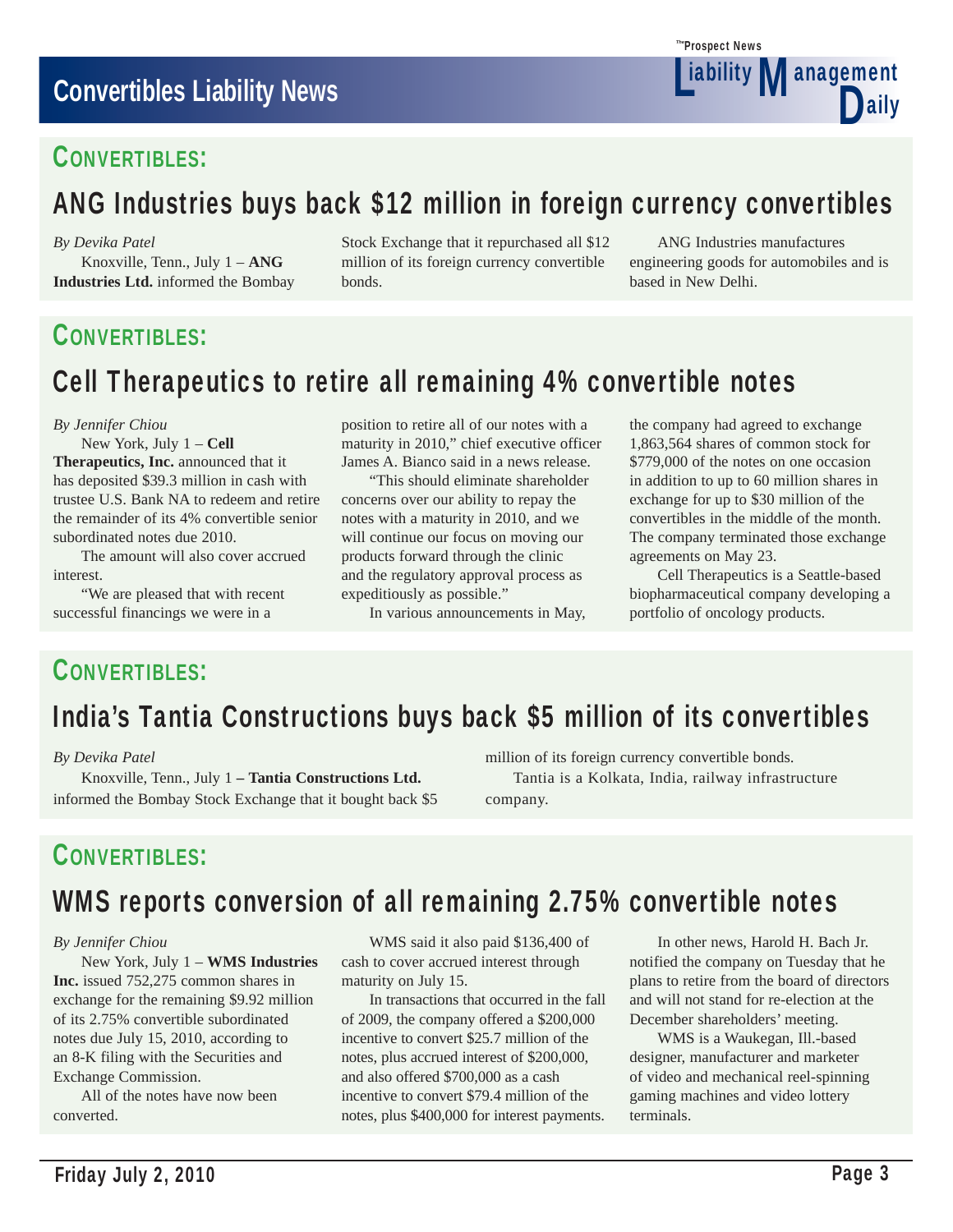### CONVERTIBLES:

# Kulicke & Soffa redeems its remaining \$48.96 million 1% convertibles

#### *By Susanna Moon*

 Chicago, July 1 – **Kulicke & Soffa Industries, Inc.** said it completed the redemption of its remaining 1% convertible subordinated notes due June 30, 2010 at par.

The aggregate principal amount of the

notes redeemed was \$48,964,000.

 After the redemption, the company had total debt of \$110 million maturing on June 1, 2012.

 "This marks a significant step toward our long-term goal to deleverage

the organization," Scott Kulicke, the company's chief executive officer, stated in a press release.

**Liability Management** 

D

Prospect News *The*

 Kulicke & Soffa is a Fort Washington, Pa.-based maker of semiconductor assembly equipment.

# CONVERTIBLES:

# PDL buys back \$84 million 2.75% convertible notes in second quarter

#### *By Susanna Moon*

 Chicago, July 1 – **PDL BioPharma, Inc.** said it repurchased \$84 million of its \$116 million of 2.75% convertible subordinated notes due August 2023 in the second quarter.

 The company repurchased \$50 million of the convertibles in 2009.

 The notes are putable in August for cash. They are also putable in August 2013 and August 2018 for cash or stock at PDL's discretion.

 PDL said it also bought back \$22 million of its \$228 million of 2% convertible senior notes due February 2012 in 2009.

 PDL is an Incline Village, Nev., biopharmaceutical company.

### CONVERTIBLES:

# McMoRan induces some conversion of 8% convertible perpetual preferreds

### *By Susanna Moon*

 Chicago, July 1 – **McMoRan Exploration Co.** holders agreed to convert \$16.6 million liquidation preference of its 8% convertible perpetual preferred stock into 2.4 million common shares, according to an 8-K filing with the Securities and Exchange Commission.

 The company said it induced holders of 16,574 preferreds, or 43% of the outstanding shares, in privately negotiated deals.

 As an inducement for the early conversion, McMoRan will pay a total of \$3.3 million in cash to the holders of the shares. McMoRan will record about \$1.3

million in annual dividend savings following the conversion.

 There will be about 22,000 shares of the preferreds outstanding.

 McMoRan Exploration is a New Orleans-based oil and gas driller with operations in the Gulf of Mexico and on shore along the Gulf Coast.

# CONVERTIBLES:

# Savvis plans tender for all \$345 million of 3% convertibles due 2012

### *By Devika Patel*

 Knoxville, Tenn., July 1 **– Savvis, Inc.** said it has launched a tender offer for all \$345 million of its 3% convertible senior notes due 2012.

 The offer expires at midnight ET on July 29.

The company will pay \$990 per

\$1,000 of notes plus interest to, but not including, the settlement date.

 Savvis expects to fund the tender from borrowings under new senior secured credit facilities, which Savvis expects to complete prior to the end of the tender period.

 BofA Merrill Lynch, Morgan Stanley & Co. Inc., Credit Suisse Securities (USA) LLC and SunTrust Robinson Humphrey, Inc. are the dealer managers for the tender. Global Bondholder Services Corp. (212 430-3774 or 866 470-3900) is the information agent and depositary.

 Savvis is a Town & Country, Mo. based provider of information technology services.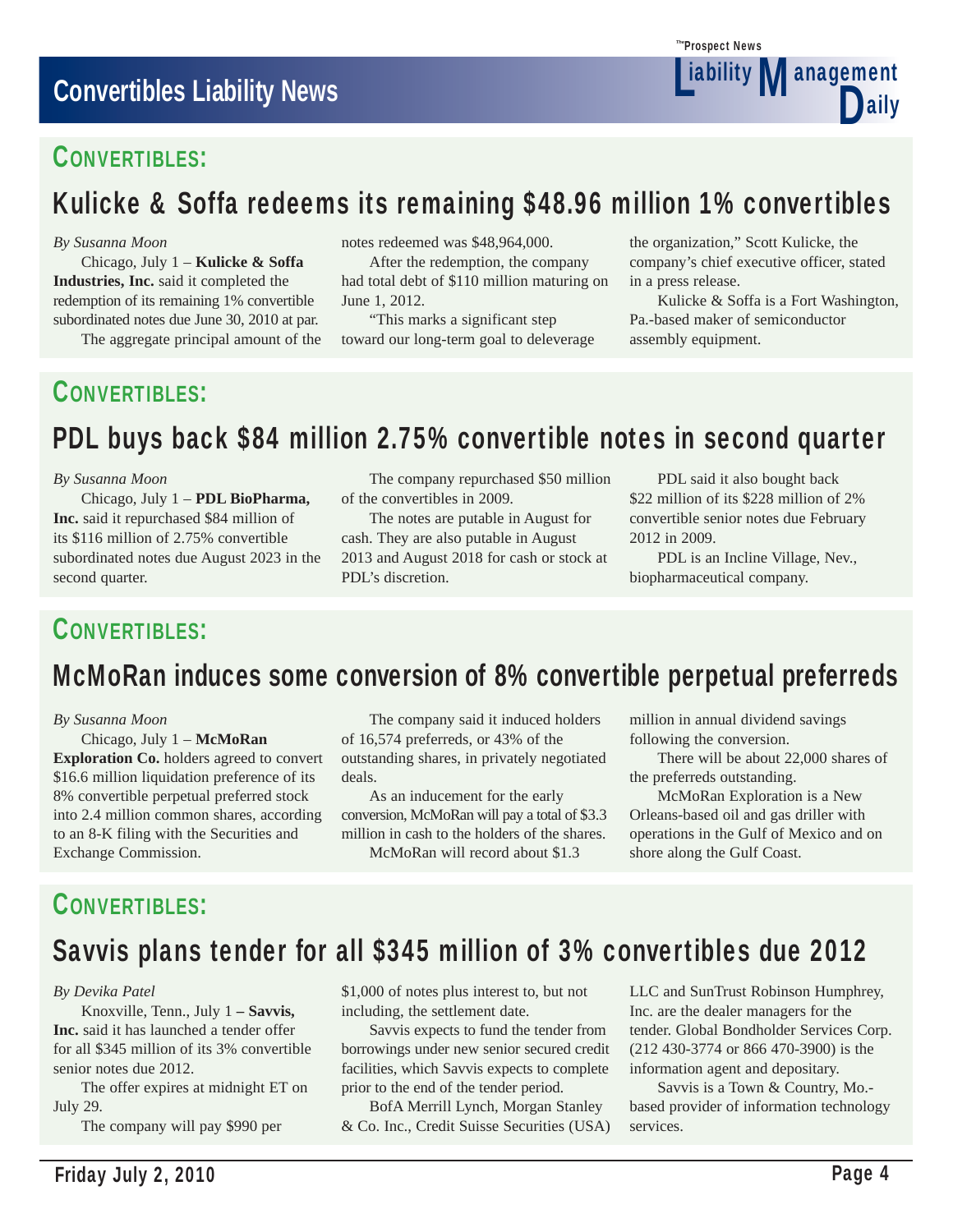

# DISTRESSED DEBT:

# Northern Rock holders tender \$1.5 billion, £189.3 million securities

### *By Angela McDaniels*

 Tacoma, Wash., July 1 – **Northern Rock (Asset Management) plc**

received tenders for \$1,501,947,575 and £189,302,000 of upper tier II securities in a tender offer that expired at 5 p.m. ET on June 30, according to a company news release.

 As previously reported, holders had tendered the following securities by 5 p.m. ET on June 15:

 • \$682.5 million of its \$700 million of 5.6% perpetual fixed-to-floating rate subordinated notes;

 • \$648.1 million of its \$650 million of 6.594% perpetual fixed-to-floating rate subordinated notes;

 • All \$100 million of its undated subordinated floating-rate notes;

 • \$66,883,500 of its \$100 million of 8% undated subordinated notes; and

 • £189,239,000 of its £200 million of 6¾% fixed-rate step-up undated subordinated notes.

 After the early deadline, holders tendered an additional \$2 million of the 5.6% notes, \$2,464,075 of the 8% notes and £63,000 of the 6¾% notes.

 The purchase price is \$250 or £250 for each \$1,000 or £1,000 principal amount of notes tendered by the early deadline and \$200 or £200 for each note tendered after that time but prior to the offer expiration.

 Holders will not receive accrued interest.

 The settlement date was June 17 for notes tendered by the early deadline, and

settlement for notes tendered after that time is expected to occur on July 2.

The tender offer began June 2.

 In April, the company announced that it elected to forgo the optional June interest payments on the 6¾% fixed-rate step-up notes and the 8% subordinated notes.

 The dealer managers were Deutsche Bank AG, London Branch (866 627- 0391 or collect at 212 250-2955; 44 20 7545 8011) and Royal Bank of Scotland plc (877 297-9832 or collect at 203 897-6145; 44 20 7085 2338/44 20 7085 9178). Lucid Issuer Services Ltd. (44 20 7704 0880) was the tender and information agent.

 Northern Rock is a Newcastle, England-based state-owned bank.

# **Emerging Markets Liability News**

# EMERGING MARKETS:

# Argentina's Emgasud bondholders waive coverage ratio reserve funding

### *By Caroline Salls*

 Pittsburgh, July 1 – Holders of **Emgasud SA**'s \$101.6 million of class I series I bonds and \$13.69 million of class I series II bonds voted to waive the company's obligation to fund a coverage ratio reserve in connection with the service and interest repayment on its notes due June 15, according to a news release.

 As previously reported, the depreciation of capital and interest of the notes due June 15 reached \$34.94

million, which was required to be paid with available reserve funds and available cash.

 Emgasud is a Buenos Aires, Argentina, natural gas distribution and transportation company.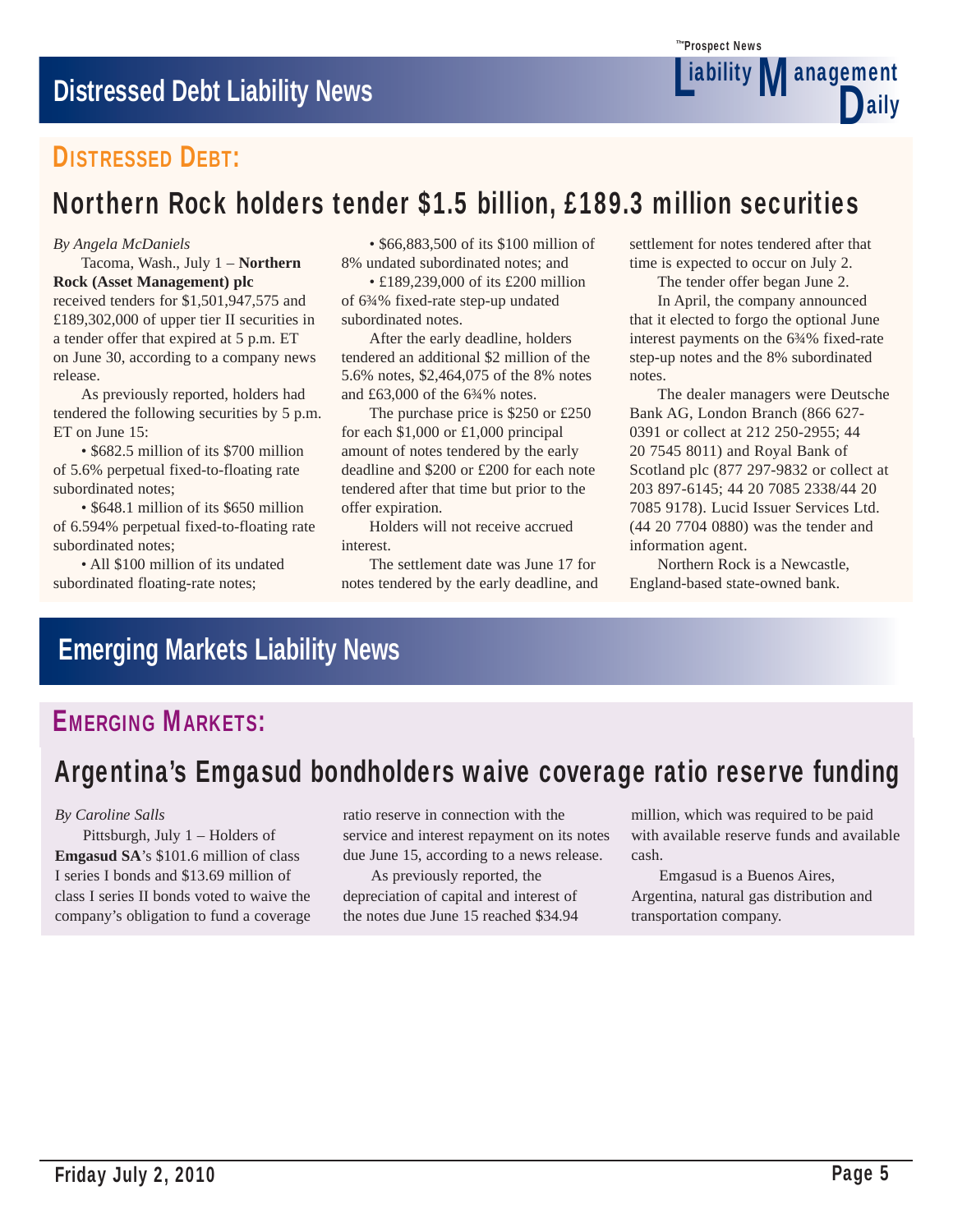

# HIGH YIELD:

# Radio One extends subscription offer for 8 7/8%, 6 3/8% noteholders

### *By Angela McDaniels*

 Tacoma, Wash., July 1 – **Radio One, Inc.** extended the subscription offer under which eligible holders of its 8 7/8% senior subordinated notes due 2011 and 6 3/8% senior subordinated notes due 2013 can purchase up to \$100 million principal amount of new 8½%/9% second-priority senior secured grid notes due 2016.

 The expiration time was extended to 5 p.m. ET on July 15 from June 30, according to a company news release.

 Noteholders who wish to participate in the subscription offer must also participate in the exchange offer and consent solicitation that began June 16.

As previously reported, the company

is offering new 11%/12% senior grid notes due 2017 in the exchange offer.

 The expiration time of the exchange offer remains 5 p.m. ET on July 15.

 The company said it negotiated the terms of the offer with an ad hoc group of holders of about 80% of the existing notes under a support agreement. These holders agreed to tender their notes in the exchange and submit consents.

 The support agreement will terminate if the offer is not completed prior to July 31.

 Radio One is seeking tenders from holders of at least 95% of the existing notes. The offer is also contingent on the completion of the subscription offer as

well as a new \$400 million senior secured credit facility.

 The majority of the net proceeds from the new 8½%/9% notes will be used to fund the acquisition of additional equity interests in TV One, LLC.

 The exchange and subscription offers are being made only to qualified institutional buyers, institutional accredited investors and non-U.S. persons as defined under the Securities Act.

 BNY Mellon Shareowner Services (800 777-3674 or 201 680-6579) is the exchange agent, information agent and subscription agent.

 Radio One is a Washington, D.C. based broadcasting company.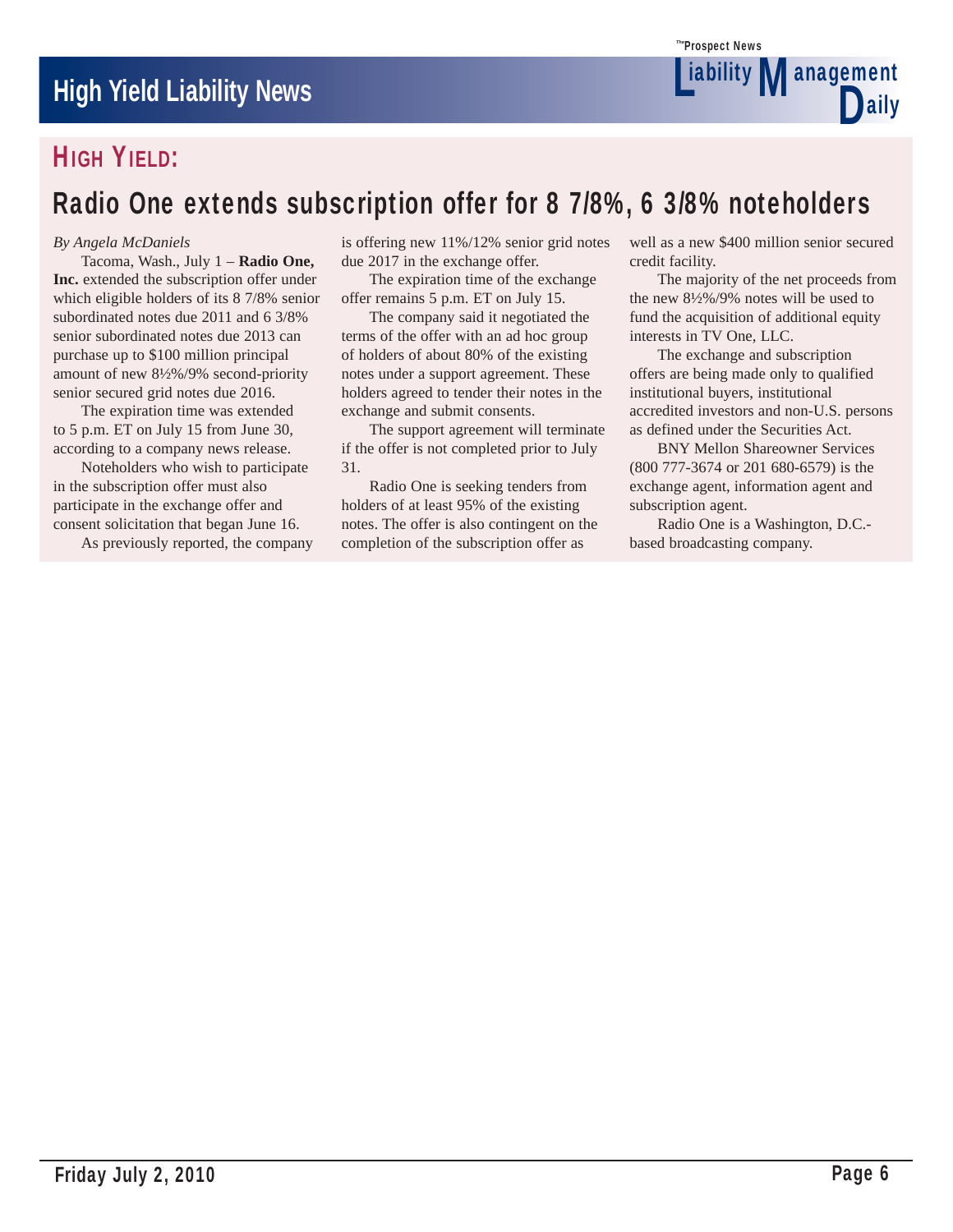

# MUNICIPALS:

# California to redeem \$600 million of its 2008B economic recovery bonds

### *By Devika Patel*

 Knoxville, Tenn., July 1 **–** The **State of California** said it will redeem \$600 million of its series 2008B economic recovery bonds at par plus interest to July 1, the redemption date.

 The bonds include \$30.86 million in 2008B-3 bonds and \$569.15 million in 2008B-4 bonds. Both series are due in 2023. Investors with questions may contact the California State Treasurer's Office (800 900-3873).

### MUNICIPALS:

# Orlando-Orange County Expressway Authority, Fla., cancels 2008B-1, 2008B-2 bond redemption

### *By Devika Patel*

 Knoxville, Tenn., July 1 – The **Orlando-Orange County Expressway Authority of Florida** said it has rescinded its offer

to redeem all \$249.525 million of its variable-rate refunding revenue bonds, series 2008B-1 and 2008B-2, on July 1. The optional redemption was announced June 16.

 The affected bonds include \$131.025 million of 2008B-1 bonds due July 1, 2040 and \$118.5 million of 2008B-2 bonds due July 1, 2040.

# MUNICIPALS:

# Miami-Dade County Expressway, Fla., to redeem \$109.92 million series 2000 toll revenue bonds

### *By Devika Patel*

 Knoxville, Tenn., July 1 **– Miami-Dade County Expressway Authority**  in Florida said it will redeem all \$109.93 million of its series 2000 toll system revenue bonds at 101 plus interest to July 1, the redemption date.

The bonds include \$30.49 million in

6% bonds and \$79.45 million in 6.375% bonds.

 Bank of New York Mellon Trust Co., NA (800 254-2826) is the trustee.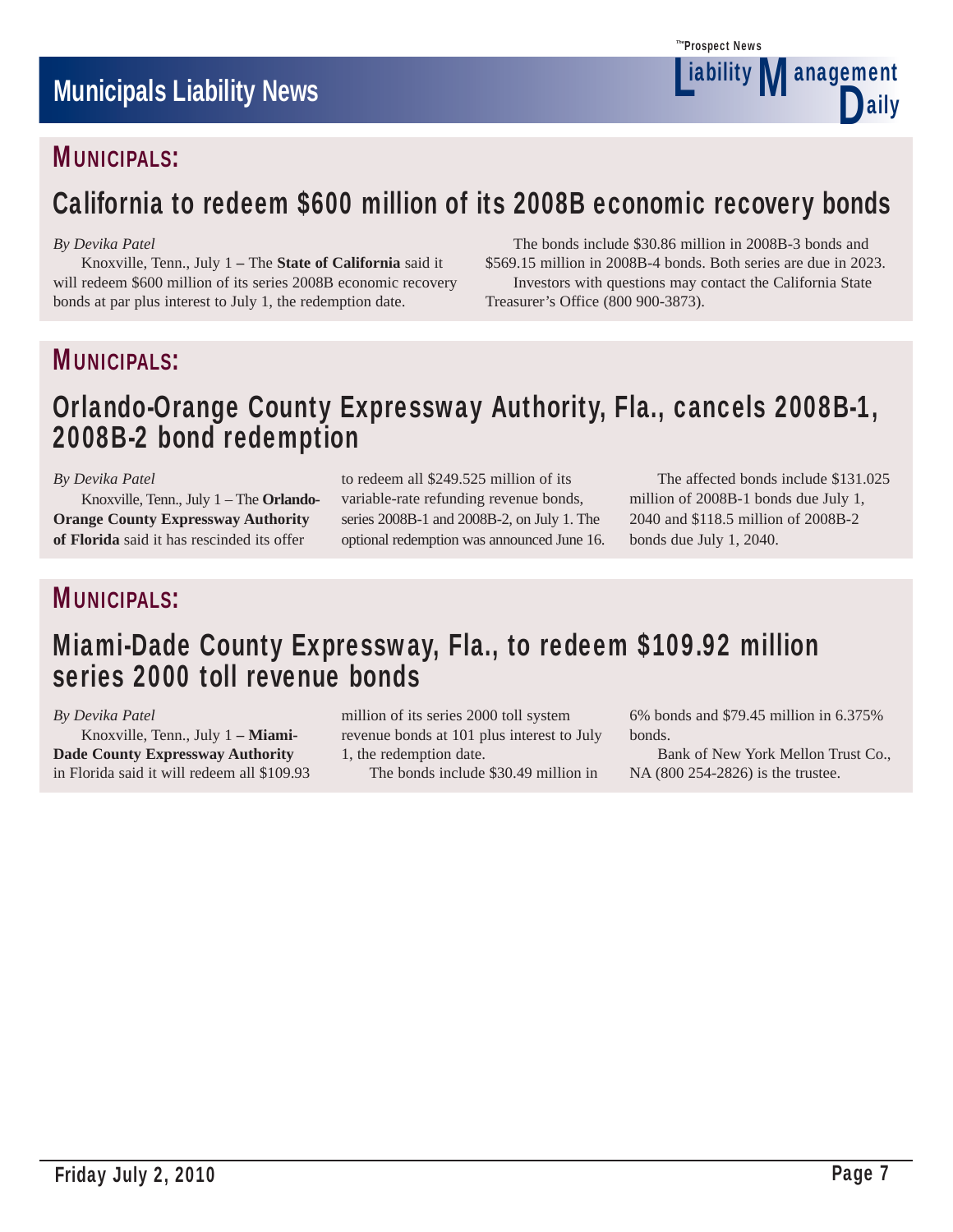Liability

# **Convertibles Recent Offers**<br> **Convertibles Recent Offers**

| <u>UUITU MUUJI KUULIIL UTTU J</u>           |             |                                                | <b>aily</b>                       |                                  |  |                          |                                        |                                  |                        |
|---------------------------------------------|-------------|------------------------------------------------|-----------------------------------|----------------------------------|--|--------------------------|----------------------------------------|----------------------------------|------------------------|
| <b>Issuer</b>                               | <b>Date</b> | <b>Securities</b>                              | <b>Consent</b><br><b>Deadline</b> | <b>Tender</b><br><b>Deadline</b> |  | <b>Extended Response</b> | <b>Tender</b><br><b>Payment</b>        | <b>Consent</b><br><b>Payment</b> | <b>Dealer</b>          |
| Alexandria Real Estate                      | 5/14/2010   | 8.000% senior                                  |                                   | 6/11/2010                        |  | 96.950%                  | 24.1546 shares,                        |                                  | BA, CITI,              |
| Equities Inc.                               |             | convertible notes due                          |                                   |                                  |  |                          | and a cash                             |                                  | <b>JPM</b>             |
| CapLease, Inc.                              | 4/13/2010   | 7.500% convertible<br>senior notes due 2027    |                                   | 5/10/2010                        |  |                          | 1000                                   |                                  |                        |
| CompuCredit Holdings Corp.                  | 4/14/2010   | 3.625% convertible<br>senior notes due 2025    |                                   | 5/14/2010                        |  |                          | 595                                    |                                  |                        |
| Frontera Resources Corp.                    | 4/13/2010   | 10.000% convertible<br>notes due July 2013     |                                   | 7/21/2010                        |  |                          | 4.336.33 shares of<br>common stock; or |                                  |                        |
| Frontera Resources Corp.                    | 4/13/2010   | 10.000% convertible<br>notes due May 2012      |                                   | 7/21/2010                        |  |                          | 4.336.33 shares of<br>common stock: or |                                  |                        |
| Inland Real Estate Corp.                    | 5/24/2010   | 4.625% convertible<br>senior notes due 2026    | 7/28/2010                         | 7/28/2010                        |  |                          | \$1,000 principal<br>amount of a new   |                                  | Macquarie              |
| Interpublic Group of Cos., Inc.             | 4/29/2010   | 5.250% series B<br>cumulative convertible      |                                   | 5/26/2010                        |  |                          | 869.86 per share                       |                                  | MS, CITI               |
| Kemet Corp.                                 | 4/20/2010   | 2.250% convertible<br>senior notes due 2026    |                                   | 5/17/2010                        |  |                          | 935                                    |                                  | <b>BA</b>              |
| Kilroy Realty Corp.                         | 5/17/2010   | 3.250% exchangeable<br>senior notes due 2012   |                                   | 6/15/2010                        |  | 100.000%                 | 1000                                   |                                  | JPM, BA.<br><b>BRC</b> |
| MF Global Holdings Ltd.                     | 6/1/2010    | 9.000% convertible<br>senior notes due 2038    |                                   | 7/14/2010                        |  |                          | 95.6938 shares of<br>common stock      |                                  | U.S. Bank              |
| MF Global Holdings Ltd.                     | 6/1/2010    | 9.750% non-cumulative<br>convertible preferred |                                   | 7/14/2010                        |  |                          | 9.5694 shares of<br>common stock       |                                  | U.S. Bank              |
| Medical Properties Trust, Inc.              | 4/12/2010   | 6.125% MPT Operating<br>Partnership, LP        |                                   | 5/7/2010                         |  |                          | 1030                                   |                                  | <b>DB</b>              |
| <b>National Financial Partners</b><br>Corp. | 6/9/2010    | 0.750% convertible<br>senior notes due 2012    |                                   | 7/7/2010                         |  |                          | 955                                    |                                  | BA, GS                 |
| Omnicom Group Inc.                          |             | 6/10/2010 0.000% convertible notes<br>due 2038 | 7/9/2010                          |                                  |  | 398.125                  |                                        | 40                               |                        |
| SPG Land (Holdings) Ltd.                    | 4/7/2010    | 0.000% convertible<br>bonds due 2012           |                                   | 5/10/2010                        |  |                          |                                        |                                  |                        |
| Strategic Hotels & Resorts Inc.             | 5/10/2010   | 3.500% Strategic Hotel<br>Funding, LLC         |                                   | 6/7/2010                         |  |                          | 1000                                   |                                  | JPM, DB                |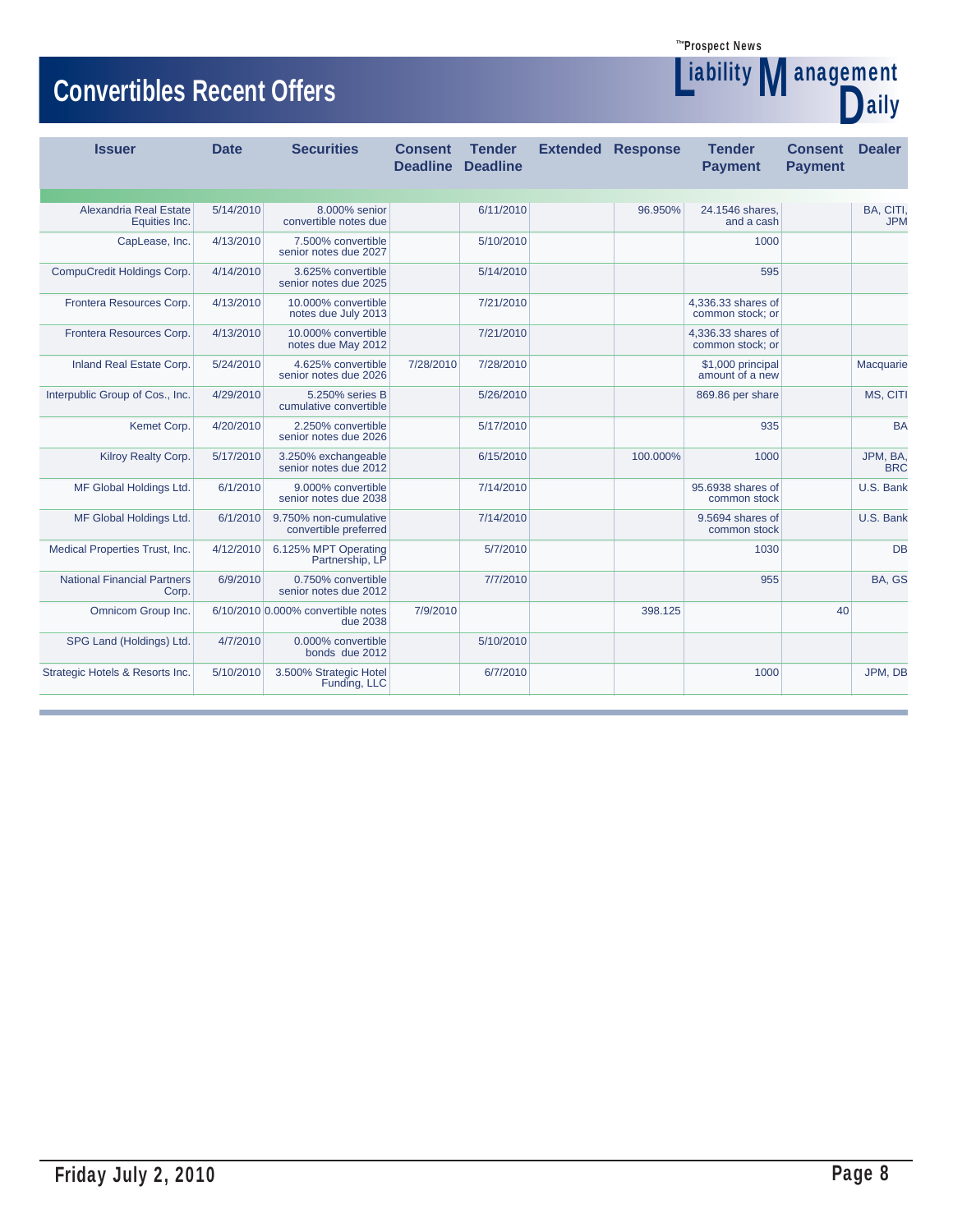**Liability Management** 

aily

# **Distressed Debt Recent Offers**

| <b>Issuer</b>              | <b>Date</b> | <b>Securities</b>                                             | <b>Consent</b><br><b>Deadline</b> | <b>Tender</b><br><b>Deadline</b> | <b>Extended Response</b> |          | <b>Tender</b><br><b>Payment</b> | <b>Consent</b><br><b>Pavment</b> | <b>Dealer</b>    |
|----------------------------|-------------|---------------------------------------------------------------|-----------------------------------|----------------------------------|--------------------------|----------|---------------------------------|----------------------------------|------------------|
|                            |             |                                                               |                                   |                                  |                          |          |                                 |                                  |                  |
| American Capital Ltd.      | 5/3/2010    | 5.177% senior notes,<br>series 2006-A due                     |                                   | 6/22/2010                        |                          | 100.000% |                                 |                                  |                  |
| American Capital Ltd.      |             | 5/3/2010 5.920% senior notes due<br>9/1/2009                  |                                   | 6/22/2010                        |                          | 100.000% |                                 |                                  |                  |
| American Capital Ltd.      | 5/3/2010    | 6.140% senior notes,<br>series 2005-A due                     |                                   | 6/22/2010                        |                          | 100.000% |                                 |                                  |                  |
| American Capital Ltd.      |             | 5/3/2010 6.460% senior notes due<br>9/1/2011                  |                                   | 6/22/2010                        |                          | 100.000% |                                 |                                  |                  |
| American Capital Ltd.      | 5/3/2010    | 6.565% senior notes,<br>series 2006-B due                     |                                   | 6/22/2010                        |                          | 100.000% |                                 |                                  |                  |
| American Capital Ltd.      | 5/3/2010    | Floating senior notes,<br>series 2005-B due                   |                                   | 6/22/2010                        |                          | 0.000%   |                                 |                                  |                  |
| Argentina                  | 4/30/2010   | bonds                                                         |                                   | 6/22/2010                        | $\mathbf{1}$             | 66.000%  |                                 |                                  | BRC, CITI,<br>DB |
| BankAtlantic Bancorp, Inc. | 1/21/2010   | <b>BBC Capital Statutory</b><br><b>Trust VII capital</b>      |                                   | 7/20/2010                        |                          |          | 600                             |                                  |                  |
| BankAtlantic Bancorp, Inc. | 1/21/2010   | <b>BBC Capital Statutory</b><br>Trust X capital securities    |                                   | 7/20/2010                        |                          |          | 600                             |                                  |                  |
| BankAtlantic Bancorp, Inc. | 1/21/2010   | <b>BBC Capital Trust II</b><br>preferred securities           |                                   | 7/20/2010                        |                          |          | 600                             |                                  |                  |
| BankAtlantic Bancorp, Inc. | 1/21/2010   | <b>BBC Capital Trust IX</b><br>trust preferreds               |                                   | 7/20/2010                        |                          |          | 600                             |                                  |                  |
| BankAtlantic Bancorp, Inc. | 1/21/2010   | <b>BBC Capital Trust V</b><br>preferred securities            |                                   | 7/20/2010                        |                          |          | 600                             |                                  |                  |
| BankAtlantic Bancorp, Inc. | 1/21/2010   | <b>BBC Capital Trust VI</b><br>preferred securities           |                                   | 7/20/2010                        |                          |          | 600                             |                                  |                  |
| BankAtlantic Bancorp, Inc. | 1/21/2010   | <b>BBC Capital Trust VIII</b><br>trust preferreds             |                                   | 7/20/2010                        |                          |          | 600                             |                                  |                  |
| BankAtlantic Bancorp, Inc. | 1/21/2010   | <b>BBC Capital Trust XI</b><br>trust preferreds               |                                   | 7/20/2010                        |                          |          | 600                             |                                  |                  |
| BankAtlantic Bancorp, Inc. | 1/21/2010   | <b>BBC Capital Trust XII</b><br>securities                    |                                   | 7/20/2010                        |                          |          | 600                             |                                  |                  |
| BankAtlantic Bancorp, Inc. |             | 1/21/2010 BBX Capital Trust 2007 I<br>capital securities      |                                   | 7/20/2010                        |                          |          | 600                             |                                  |                  |
| BankAtlantic Bancorp, Inc. | 1/21/2010   | <b>BBX Capital Trust 2007</b><br>II capital securities        |                                   | 7/20/2010                        |                          |          | 600                             |                                  |                  |
| BankAtlantic Bancorp, Inc. | 1/21/2010   | <b>BBX Capital Trust 2007</b><br>III capital securities       |                                   | 7/20/2010                        |                          |          | 600                             |                                  |                  |
| BankAtlantic Bancorp, Inc. | 1/21/2010   | <b>BBX Capital Trust 2007</b><br>IV capital securities        |                                   | 7/20/2010                        |                          |          | 600                             |                                  |                  |
| Bradford & Bingley plc     | 6/2/2010    | 5.500% fixed/floating<br>callable step-up dated               |                                   | 6/15/2010                        |                          |          | 450                             |                                  | DB, RBS          |
| Bradford & Bingley plc     |             | 6/2/2010 5.625% step-up undated<br>subordinated notes         |                                   | 6/15/2010                        |                          |          | 250                             |                                  | DB, RBS          |
| Bradford & Bingley plc     | 6/2/2010    | 5.750% step-up<br>subordinated notes due                      |                                   | 6/15/2010                        |                          |          | 450                             |                                  | DB, RBS          |
| Bradford & Bingley plc     | 6/2/2010    | 6.000% perpetual<br>subordinated callable                     |                                   | 6/15/2010                        |                          |          | 250                             |                                  | DB, RBS          |
| Bradford & Bingley plc     | 6/2/2010    | 6.625% subordinated<br>notes due 6/16/2023                    |                                   | 6/15/2010                        |                          |          | 450                             |                                  | DB, RBS          |
| Bradford & Bingley plc     | 6/2/2010    | 7.625% subordinated<br>notes due February                     |                                   | 6/15/2010                        |                          |          | 470                             |                                  | DB, RBS          |
| Cecon ASA                  |             | 4/21/2010 25.000% secured bonds<br>due 4/30/2010              | 5/6/2010                          |                                  |                          | Yes      |                                 |                                  |                  |
| Cemex, SAB de CV           |             | 4/5/2010 6.196% fixed-to-floating-<br>rate callable perpetual |                                   | 5/7/2010                         | 2                        | 58.030%  | 713.75 principal<br>new senior  |                                  |                  |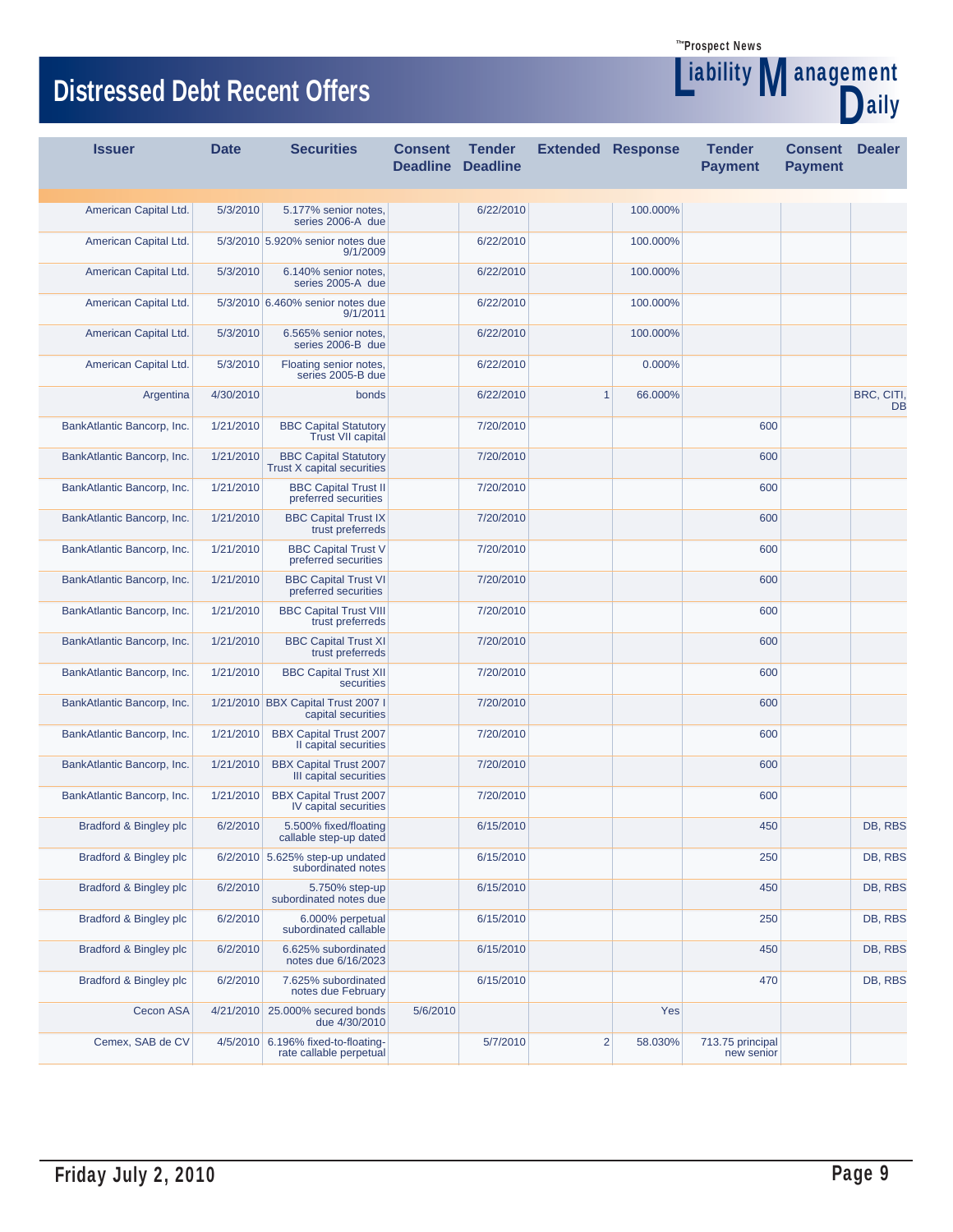**Liability Management** 

aily

# **Distressed Debt Recent Offers**

| <b>Issuer</b>                           | <b>Date</b>       | <b>Securities</b>                                                    | <b>Consent</b> | <b>Tender</b><br><b>Deadline Deadline</b> | <b>Extended Response</b> |              | <b>Tender</b><br><b>Payment</b>     | <b>Consent</b><br><b>Payment</b> | <b>Dealer</b>                   |
|-----------------------------------------|-------------------|----------------------------------------------------------------------|----------------|-------------------------------------------|--------------------------|--------------|-------------------------------------|----------------------------------|---------------------------------|
|                                         |                   |                                                                      |                |                                           |                          |              |                                     |                                  |                                 |
| Cemex, SAB de CV                        |                   | 4/5/2010 6.277% fixed-to-floating-<br>rate callable perpetual        |                | 5/7/2010                                  | $\overline{2}$           | 63.550%      | 687.50 principal<br>new senior      |                                  |                                 |
| Cemex, SAB de CV                        | 4/5/2010          | 6.64% fixed-to-floating-<br>rate callable perpetual                  |                | 5/7/2010                                  | $\overline{\mathbf{c}}$  | 50.820%      | 716.25 principal<br>new senior      |                                  |                                 |
| Cemex, SAB de CV                        |                   | 4/5/2010 6.722% fixed-to-floating-<br>rate callable perpetual        |                | 5/7/2010                                  | $\overline{2}$           | 50.120%      | 723.75 principal<br>new senior      |                                  |                                 |
| First State Bancorp.                    | 6/10/2010         | <b>First State NM Statutory</b><br>Trust III trust preferreds        |                | 7/7/2010                                  |                          |              | 150                                 |                                  |                                 |
| First State Bancorp.                    | 6/10/2010         | <b>First State NM Statutory</b><br>Trust IV trust preferreds         |                | 7/7/2010                                  |                          |              | 150                                 |                                  |                                 |
| First State Bancorp.                    | 6/10/2010         | <b>First State NM Statutory</b><br>Trust V trust preferreds          |                | 7/7/2010                                  |                          |              | 150                                 |                                  |                                 |
| First State Bancorp.                    | 6/10/2010         | <b>First State NM Statutory</b><br><b>Trust VI trust preferreds</b>  |                | 7/7/2010                                  |                          |              | 150                                 |                                  |                                 |
| First State Bancorp.                    | 6/10/2010         | <b>First State NM Statutory</b><br><b>Trust VII trust preferreds</b> |                | 7/7/2010                                  |                          |              | 150                                 |                                  |                                 |
| First State Bancorp.                    | 6/10/2010         | <b>First State NM Statutory</b><br><b>Trust VIII trust</b>           |                | 7/7/2010                                  |                          |              | 150                                 |                                  |                                 |
| First State Bancorp.                    | 6/10/2010         | <b>Front Range Capital</b><br>Trust II trust preferreds              |                | 7/7/2010                                  |                          |              | 150                                 |                                  |                                 |
| HomeStreet, Inc.                        | 12/18/2009        | Fixed/floating<br><b>HomeStreet Statutory</b>                        |                | 6/29/2010                                 |                          |              | 200                                 |                                  | Hexagon                         |
| HomeStreet, Inc.                        | 12/18/2009        | Fixed/floating<br><b>HomeStreet Statutory</b>                        |                | 6/29/2010                                 |                          |              | 200                                 |                                  | Hexagon                         |
| HomeStreet, Inc.                        | 12/18/2009        | Fixed/floating<br><b>HomeStreet Statutory</b>                        |                | 6/29/2010                                 |                          |              | 200                                 |                                  | Hexagon                         |
| HomeStreet, Inc.                        | 12/18/2009        | Fixed/floating<br><b>HomeStreet Statutory</b>                        |                | 6/29/2010                                 |                          |              | 200                                 |                                  | Hexagon                         |
| Imcopa International Cayman             | 5/11/2010<br>Ltd. | 10.375% notes due<br>originally due in 2009,                         | 5/27/2010      |                                           |                          | 94.14% (Yes) |                                     | 25.94                            | <b>HSBC</b>                     |
| Northern Rock (Asset<br>Management) plc | 6/2/2010          | 6.750% subordinated<br>notes                                         |                | 6/30/2010                                 |                          | 189.239      | 250                                 |                                  | DB, RBS                         |
| Northern Rock (Asset<br>Management) plc | 6/2/2010          | 8.000% subordinated<br>notes                                         |                | 6/30/2010                                 |                          | 66.8835      | 250                                 |                                  | DB, RBS                         |
| Northern Rock (Asset<br>Management) plc | 6/2/2010          | Fixed-to-floating<br>subordinated notes due                          |                | 6/30/2010                                 |                          | 682.5        | 250                                 |                                  | DB, RBS                         |
| Northern Rock (Asset<br>Management) plc | 6/2/2010          | Fixed-to-floating<br>subordinated notes due                          |                | 6/30/2010                                 |                          | 648.1        | 250                                 |                                  | DB, RBS                         |
| Northern Rock (Asset<br>Management) plc | 6/2/2010          | <b>Floating subordinated</b><br>notes                                |                | 6/30/2010                                 |                          | 100          | 250                                 |                                  | DB, RBS                         |
| Pacific Capital Bancorp                 | 5/17/2010         | <b>Pacific Crest Capital</b><br><b>Trust III capital</b>             |                | 7/26/2010                                 | 2                        |              | 650                                 |                                  | TBC<br><b>Securities</b>        |
| Pacific Capital Bancorp                 | 5/17/2010         | subordinated<br>debentures due 2014                                  |                | 7/26/2010                                 | $\overline{2}$           |              | 650                                 |                                  | <b>TBC</b><br><b>Securities</b> |
| Pacific Capital Bancorp                 | 5/17/2010         | 9.220% subordinated<br>bank notes due 2011                           |                | 7/26/2010                                 | $\overline{2}$           |              | 650                                 |                                  | <b>TBC</b><br><b>Securities</b> |
| Pacific Capital Bancorp                 | 5/17/2010         | <b>Floating Pacific Capital</b><br><b>Statutory Trust I capital</b>  |                | 7/26/2010                                 | $\overline{2}$           |              | 650                                 |                                  | <b>TBC</b><br><b>Securities</b> |
| <b>Pacific Capital Bancorp</b>          | 5/17/2010         | <b>Floating Pacific Crest</b><br>Capital Trust I preferred           |                | 7/26/2010                                 | $\overline{2}$           |              | 400                                 |                                  | <b>TBC</b><br><b>Securities</b> |
| Pacific Capital Bancorp                 | 5/17/2010         | <b>Floating Pacific Crest</b><br>Capital Trust II preferred          |                | 7/26/2010                                 | $\overline{2}$           |              | 400                                 |                                  | <b>TBC</b><br><b>Securities</b> |
| Pacific Capital Bancorp                 | 5/17/2010         | <b>Floating junior</b><br>subordinated                               |                | 7/26/2010                                 | $\overline{2}$           |              | 650                                 |                                  | <b>TBC</b><br><b>Securities</b> |
| <b>Titan Petrochemicals Group</b>       | 6/8/2010<br>Ltd.  | 8.500% guaranteed<br>senior notes due 2012                           |                | 7/6/2010                                  | $\overline{\mathbf{c}}$  |              | 376 principal new<br>0% convertible |                                  | GS                              |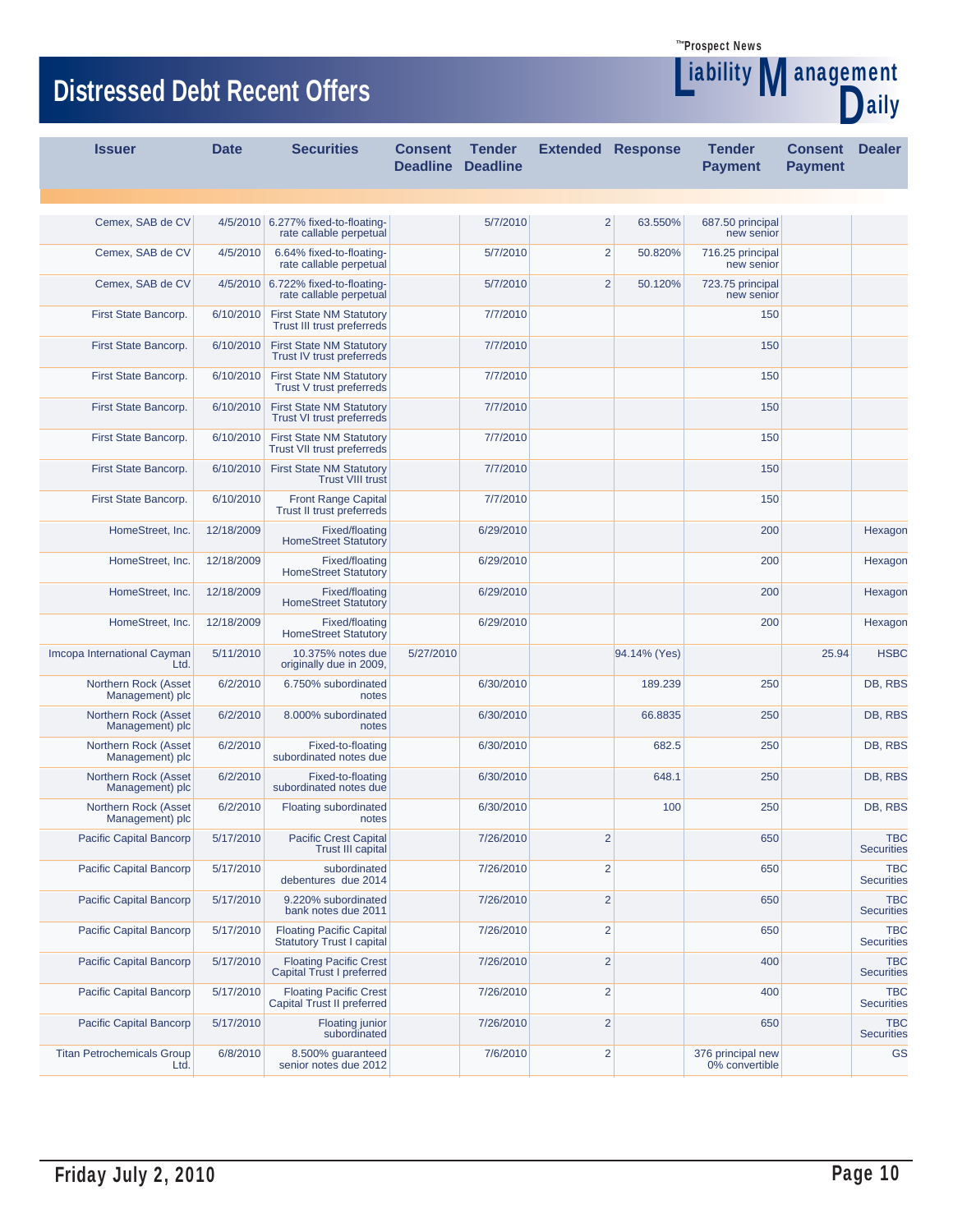**Liability Management** 

**aily** 

# **Distressed Debt Recent Offers**

| <b>Issuer</b>         | <b>Date</b> | <b>Securities</b>                                | <b>Consent</b><br><b>Deadline</b> | <b>Tender</b><br><b>Deadline</b> | <b>Extended Response</b> | <b>Tender</b><br><b>Payment</b>                       | <b>Consent</b><br><b>Payment</b> | <b>Dealer</b> |
|-----------------------|-------------|--------------------------------------------------|-----------------------------------|----------------------------------|--------------------------|-------------------------------------------------------|----------------------------------|---------------|
|                       |             |                                                  |                                   |                                  |                          |                                                       |                                  |               |
| Vertis Holdings, Inc. | 4/16/2010   | 13.500% Vertis, Inc.<br>senior pay-in-kind notes | 4/28/2010                         | 7/15/2010                        |                          | 172.3 (71%) 784.377 shares for<br>qualified investors | 5                                |               |
| Vertis Holdings, Inc. | 4/16/2010   | 13.500% Vertis, Inc.<br>senior pay-in-kind notes | 4/28/2010                         | 7/15/2010                        | 27.8 (12%)               | 400                                                   | 5                                |               |
| Vertis Holdings, Inc. | 4/16/2010   | 18.500% Vertis, Inc.<br>senior secured second-   | 4/28/2010                         | 7/15/2010                        | 357 (94%)                | 393.73 principal<br>amount of new                     | 30 <sup>°</sup>                  |               |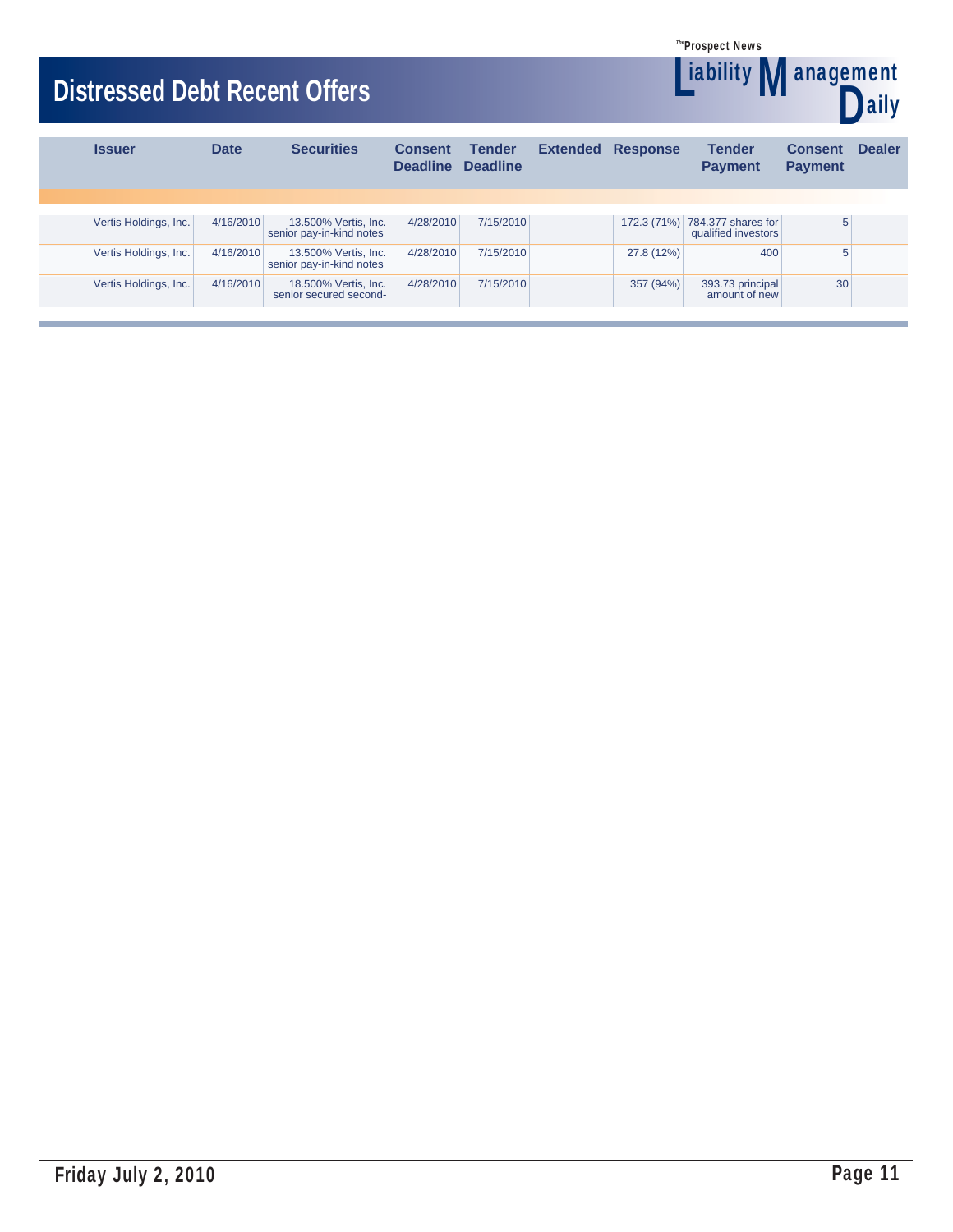**Liability Management** 

Daily

# **Emerging Markets Recent Offers**

| <b>Issuer</b>                             | <b>Date</b> | <b>Securities</b>                                             | <b>Consent</b><br><b>Deadline</b> | <b>Tender</b><br><b>Deadline</b> | <b>Extended Response</b> |                     | <b>Tender</b><br><b>Payment</b>     | <b>Consent</b><br><b>Payment</b> | <b>Dealer</b>           |
|-------------------------------------------|-------------|---------------------------------------------------------------|-----------------------------------|----------------------------------|--------------------------|---------------------|-------------------------------------|----------------------------------|-------------------------|
|                                           |             |                                                               | 5/3/2010                          |                                  |                          |                     |                                     |                                  | MS, UBS,                |
| Agile Property Holdings Ltd.              | 4/21/2010   | 10.000% senior notes<br>due 2016                              |                                   |                                  |                          | Yes                 |                                     | 6.25                             | <b>ING</b>              |
| Argentina                                 | 4/30/2010   | bonds                                                         |                                   | 6/22/2010                        | $\mathbf{1}$             | 66.000%             |                                     |                                  | BRC, CITI,<br>DB        |
| Autopistas del Sol SA                     | 5/15/2009   | notes due 2017                                                |                                   | 7/16/2010                        |                          |                     | 230-280                             |                                  |                         |
| Cemex, SAB de CV                          |             | 4/5/2010 6.196% fixed-to-floating-<br>rate callable perpetual |                                   | 5/7/2010                         | $\overline{2}$           | 58.030%             | 713.75 principal<br>new senior      |                                  |                         |
| Cemex, SAB de CV                          |             | 4/5/2010 6.277% fixed-to-floating-<br>rate callable perpetual |                                   | 5/7/2010                         | $\overline{2}$           | 63.550%             | 687.50 principal<br>new senior      |                                  |                         |
| Cemex, SAB de CV                          | 4/5/2010    | 6.64% fixed-to-floating-<br>rate callable perpetual           |                                   | 5/7/2010                         | 2                        | 50.820%             | 716.25 principal<br>new senior      |                                  |                         |
| Cemex, SAB de CV                          |             | 4/5/2010 6.722% fixed-to-floating-<br>rate callable perpetual |                                   | 5/7/2010                         | 2                        | 50.120%             | 723.75 principal<br>new senior      |                                  |                         |
| Cemex, SAB de CV                          | 5/6/2010    | certificados bursatiles<br>(Series CEMEX 06) due              |                                   | 6/2/2010                         |                          |                     |                                     |                                  |                         |
| Cemex, SAB de CV                          | 5/6/2010    | certificados bursatiles<br>(Series CEMEX 07U)                 |                                   | 6/2/2010                         |                          |                     |                                     |                                  |                         |
| Cemex, SAB de CV                          | 5/6/2010    | certificados bursatiles<br>(Series CEMEX 08) due              |                                   | 6/2/2010                         |                          |                     |                                     |                                  |                         |
| Cemex, SAB de CV                          | 5/6/2010    | certificados bursatiles<br>(Series CMX0002 06)                |                                   | 6/2/2010                         |                          |                     |                                     |                                  |                         |
| Imcopa International Cayman<br>Ltd.       | 5/11/2010   | 10.375% notes due<br>originally due in 2009,                  | 5/27/2010                         |                                  |                          | 94.14% (Yes)        |                                     | 25.94                            | <b>HSBC</b>             |
| <b>MHP SA</b>                             | 4/12/2010   | 10.250% senior notes<br>due 2011                              | 4/21/2010                         | 5/10/2010                        |                          | 240.572<br>$(91\%)$ | 1062.5 principal<br>new dollar-     | 30                               | MS, UBS,<br><b>ING</b>  |
| PT Bakrie Sumatera<br>Plantations Tbk.    |             | 4/12/2010 10.750% 8% guaranteed<br>equity-linked notes due    | 5/3/2010                          |                                  |                          |                     |                                     | 5                                | <b>BSP</b><br>Finance   |
| PT Indosat Tbk.                           | 5/11/2010   | 7.125% Indosat<br><b>International Finance</b>                |                                   | 7/30/2010                        |                          | 54.73               | 1038.125                            |                                  | CITI, DBS.<br>DB.       |
| PT Indosat Tbk.                           |             | 5/11/2010 7.750% Indosat Finance<br>Co. BV guaranteed         | 7/21/2010                         | 7/30/2010                        |                          | 152.413             | 1021.875                            |                                  | $0.5$ CITI, DBS,<br>DB. |
| PT Lippo Karawaci Tbk.                    |             | 4/9/2010 8.875% senior notes due<br>2011                      | 5/10/2010                         |                                  |                          | 97.97%              |                                     | Yes                              | <b>CITI</b>             |
| <b>Titan Petrochemicals Group</b><br>Ltd. | 6/8/2010    | 8.500% quaranteed<br>senior notes due 2012                    |                                   | 7/6/2010                         | $\overline{2}$           |                     | 376 principal new<br>0% convertible |                                  | GS                      |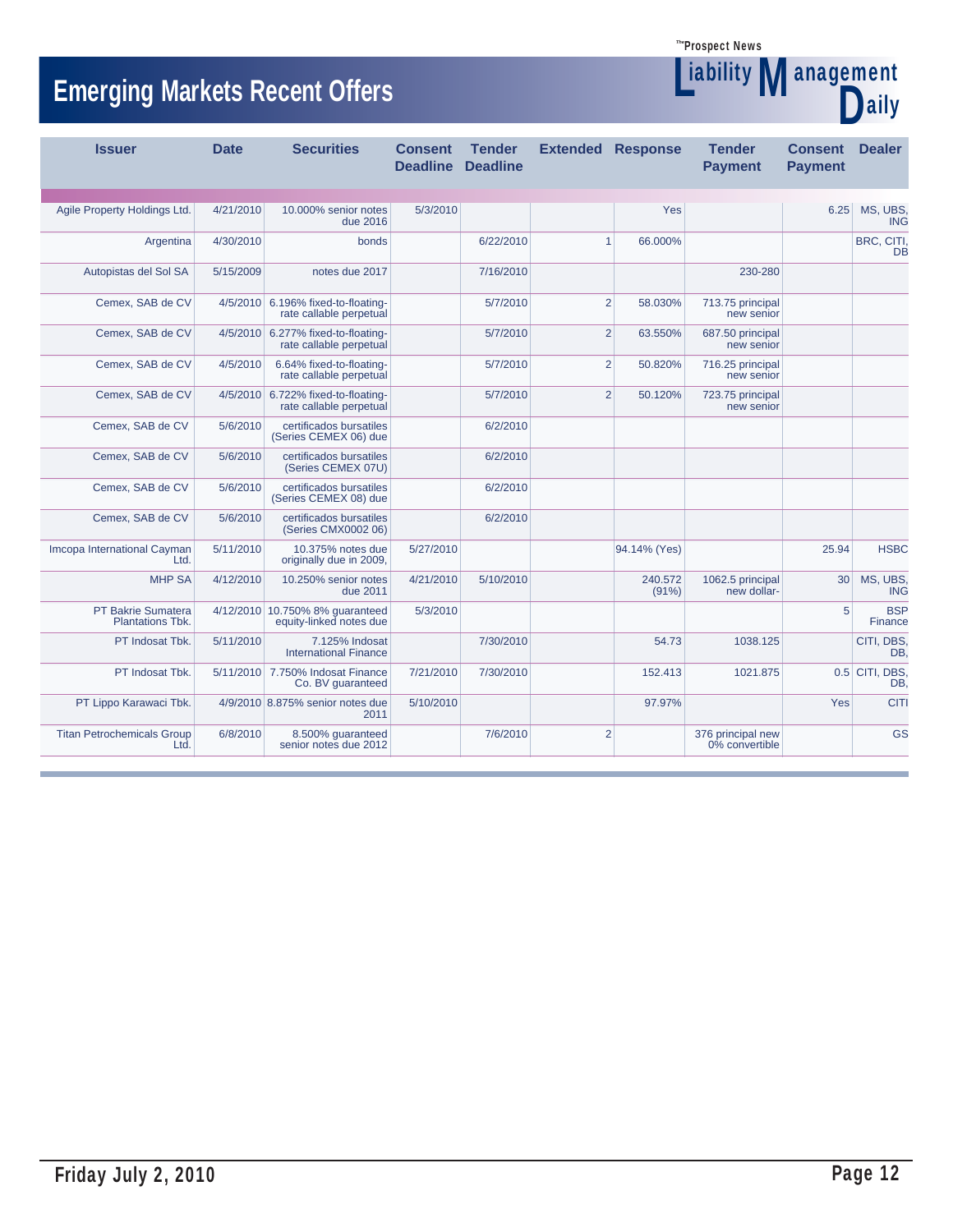# **High Yield Recent Offers Management** Management

Liability



| <b>Issuer</b>                               | <b>Date</b> | <b>Securities</b>                                          | <b>Consent</b><br><b>Deadline</b> | <b>Tender</b><br><b>Deadline</b> | <b>Extended Response</b> |                    | <b>Tender</b><br><b>Payment</b> | <b>Consent</b><br><b>Payment</b> | <b>Dealer</b>   |
|---------------------------------------------|-------------|------------------------------------------------------------|-----------------------------------|----------------------------------|--------------------------|--------------------|---------------------------------|----------------------------------|-----------------|
|                                             |             |                                                            |                                   |                                  |                          |                    |                                 |                                  |                 |
| AK Steel Holding Corp.                      |             | 4/26/2010 7.750% senior notes due<br>2012                  | 5/7/2010                          | 5/21/2010                        |                          | 320.8              | 1003.5                          | 30                               | CS, BA          |
| ASG Finance, Inc.                           | 4/20/2010   | 11.500% ASG<br><b>Consolidated LLC senior</b>              | 5/3/2010                          | 5/17/2010                        |                          | 247.294<br>(98.5%) | 1033.75                         | 30                               | <b>BA</b>       |
| Agile Property Holdings Ltd.                | 4/21/2010   | 10.000% senior notes<br>due 2016                           | 5/3/2010                          |                                  |                          | Yes                |                                 | 6.25                             | MS, UBS,<br>ING |
| Allbritton Communications Co.               | 4/16/2010   | 7.750% senior<br>subordinated notes due                    |                                   | 5/13/2010                        |                          | 405.4              | 1015.42                         |                                  | DB              |
| American Achievement Group<br>Holding Corp. | 5/10/2010   | 10.250% AAC Group<br><b>Holding Corp. senior</b>           |                                   | 7/6/2010                         | 3                        |                    | 1028.13                         |                                  | <b>GS</b>       |
| American Achievement Group<br>Holding Corp. | 5/10/2010   | 12.750% pay-in-kind<br>notes due 10/1/2012                 |                                   | 7/6/2010                         | 3                        |                    | 1063.75                         |                                  | <b>GS</b>       |
| American Achievement Group<br>Holding Corp. | 5/10/2010   | 8.250% American<br>Achievement Corp.                       |                                   | 7/6/2010                         | 3                        |                    | 1001.25                         |                                  | <b>GS</b>       |
| American Capital Ltd.                       | 5/3/2010    | 5.177% senior notes,<br>series 2006-A due                  |                                   | 6/22/2010                        |                          | 100.000%           |                                 |                                  |                 |
| American Capital Ltd.                       |             | 5/3/2010 5.920% senior notes due<br>9/1/2009               |                                   | 6/22/2010                        |                          | 100.000%           |                                 |                                  |                 |
| American Capital Ltd.                       | 5/3/2010    | 6.140% senior notes.<br>series 2005-A due                  |                                   | 6/22/2010                        |                          | 100.000%           |                                 |                                  |                 |
| American Capital Ltd.                       |             | 5/3/2010 6.460% senior notes due<br>9/1/2011               |                                   | 6/22/2010                        |                          | 100.000%           |                                 |                                  |                 |
| American Capital Ltd.                       | 5/3/2010    | 6.565% senior notes,<br>series 2006-B due                  |                                   | 6/22/2010                        |                          | 100.000%           |                                 |                                  |                 |
| American Capital Ltd.                       | 5/3/2010    | Floating senior notes,<br>series 2005-B due                |                                   | 6/22/2010                        |                          | 0.000%             |                                 |                                  |                 |
| Amkor Technology, Inc.                      |             | 5/24/2010 9.250% senior notes due<br>2016                  |                                   | 6/21/2010                        |                          | 123.549            | 1050                            |                                  | <b>DB</b>       |
| <b>Atrium European Real Estate</b><br>Ltd.  | 4/29/2010   | 5.375% guaranteed<br>notes due 2013                        |                                   | 6/18/2010                        |                          |                    | 1000                            |                                  | <b>ML</b>       |
| Autopistas del Sol SA                       | 5/15/2009   | notes due 2017                                             |                                   | 7/16/2010                        |                          |                    | 230-280                         |                                  |                 |
| <b>BWAY Corp.</b>                           | 5/12/2010   | 10.000% senior<br>subordinated notes due                   | 5/24/2010                         | 6/16/2010                        |                          | 100.000%           | 1125                            | 30                               |                 |
| BankAtlantic Bancorp, Inc.                  | 1/21/2010   | <b>BBC Capital Statutory</b><br><b>Trust VII capital</b>   |                                   | 7/20/2010                        |                          |                    | 600                             |                                  |                 |
| BankAtlantic Bancorp, Inc.                  | 1/21/2010   | <b>BBC Capital Statutory</b><br>Trust X capital securities |                                   | 7/20/2010                        |                          |                    | 600                             |                                  |                 |
| BankAtlantic Bancorp, Inc.                  | 1/21/2010   | <b>BBC Capital Trust II</b><br>preferred securities        |                                   | 7/20/2010                        |                          |                    | 600                             |                                  |                 |
| BankAtlantic Bancorp, Inc.                  | 1/21/2010   | <b>BBC Capital Trust IX</b><br>trust preferreds            |                                   | 7/20/2010                        |                          |                    | 600                             |                                  |                 |
| BankAtlantic Bancorp, Inc.                  | 1/21/2010   | <b>BBC Capital Trust V</b><br>preferred securities         |                                   | 7/20/2010                        |                          |                    | 600                             |                                  |                 |
| BankAtlantic Bancorp, Inc.                  | 1/21/2010   | <b>BBC Capital Trust VI</b><br>preferred securities        |                                   | 7/20/2010                        |                          |                    | 600                             |                                  |                 |
| BankAtlantic Bancorp, Inc.                  | 1/21/2010   | <b>BBC Capital Trust VIII</b><br>trust preferreds          |                                   | 7/20/2010                        |                          |                    | 600                             |                                  |                 |
| BankAtlantic Bancorp, Inc.                  | 1/21/2010   | <b>BBC Capital Trust XI</b><br>trust preferreds            |                                   | 7/20/2010                        |                          |                    | 600                             |                                  |                 |
| BankAtlantic Bancorp, Inc.                  | 1/21/2010   | <b>BBC Capital Trust XII</b><br>securities                 |                                   | 7/20/2010                        |                          |                    | 600                             |                                  |                 |
| BankAtlantic Bancorp, Inc.                  |             | 1/21/2010 BBX Capital Trust 2007 I<br>capital securities   |                                   | 7/20/2010                        |                          |                    | 600                             |                                  |                 |
| BankAtlantic Bancorp, Inc.                  | 1/21/2010   | <b>BBX Capital Trust 2007</b><br>II capital securities     |                                   | 7/20/2010                        |                          |                    | 600                             |                                  |                 |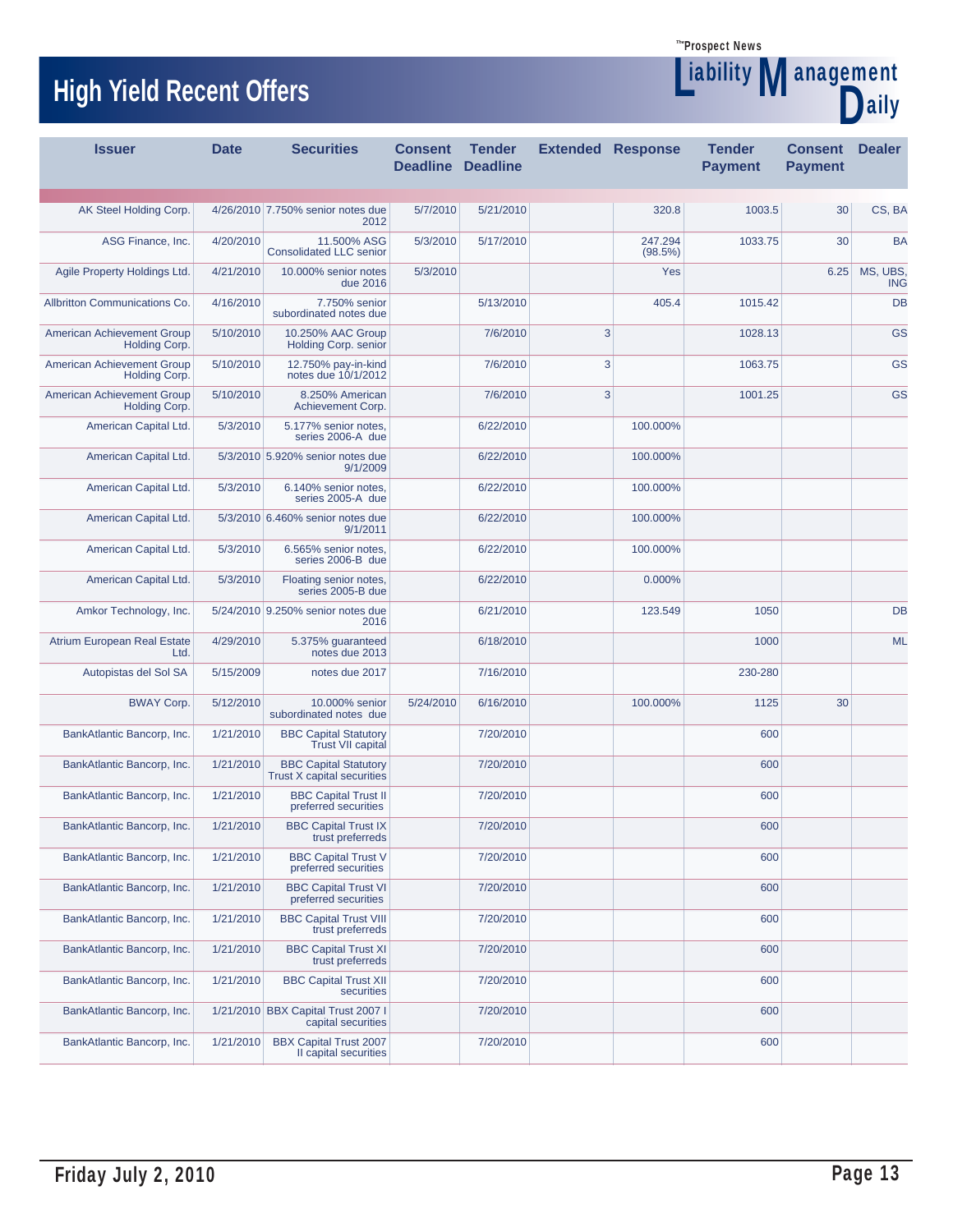Liability

D

# **High Yield Recent Offers Management** Management

| <b>Issuer</b>                 |                       | <b>Date</b> | <b>Securities</b>                                             | <b>Consent</b><br><b>Deadline Deadline</b> | <b>Tender</b> | <b>Extended Response</b> |             | <b>Tender</b><br><b>Payment</b> | <b>Consent</b><br><b>Payment</b> | <b>Dealer</b>        |
|-------------------------------|-----------------------|-------------|---------------------------------------------------------------|--------------------------------------------|---------------|--------------------------|-------------|---------------------------------|----------------------------------|----------------------|
|                               |                       |             |                                                               |                                            |               |                          |             |                                 |                                  |                      |
| BankAtlantic Bancorp, Inc.    |                       | 1/21/2010   | <b>BBX Capital Trust 2007</b><br>III capital securities       |                                            | 7/20/2010     |                          |             | 600                             |                                  |                      |
| BankAtlantic Bancorp, Inc.    |                       | 1/21/2010   | <b>BBX Capital Trust 2007</b><br>IV capital securities        |                                            | 7/20/2010     |                          |             | 600                             |                                  |                      |
| Bradford & Bingley plc        |                       | 6/2/2010    | 5.500% fixed/floating<br>callable step-up dated               |                                            | 6/15/2010     |                          |             | 450                             |                                  | DB, RBS              |
| Bradford & Bingley plc        |                       |             | 6/2/2010 5.625% step-up undated<br>subordinated notes         |                                            | 6/15/2010     |                          |             | 250                             |                                  | DB, RBS              |
| Bradford & Bingley plc        |                       | 6/2/2010    | 5.750% step-up<br>subordinated notes due                      |                                            | 6/15/2010     |                          |             | 450                             |                                  | DB, RBS              |
| Bradford & Bingley plc        |                       | 6/2/2010    | 6.000% perpetual<br>subordinated callable                     |                                            | 6/15/2010     |                          |             | 250                             |                                  | DB, RBS              |
| Bradford & Bingley plc        |                       | 6/2/2010    | 6.625% subordinated<br>notes due 6/16/2023                    |                                            | 6/15/2010     |                          |             | 450                             |                                  | DB, RBS              |
| Bradford & Bingley plc        |                       | 6/2/2010    | 7.625% subordinated<br>notes due February                     |                                            | 6/15/2010     |                          |             | 470                             |                                  | DB, RBS              |
| Brookstone Co., Inc.          |                       | 6/4/2010    | 12.000% second-lien<br>secured notes due 2012                 |                                            | 7/2/2010      |                          |             |                                 |                                  |                      |
|                               | <b>CEVA Group plc</b> |             | 2/25/2010 10.000% second-priority<br>senior secured notes     | 5/9/2010                                   | 3/23/2010     |                          |             | 950                             | 50                               | <b>CS</b>            |
|                               | <b>CEVA Group plc</b> |             | 2/25/2010 12.000% second-priority<br>senior secured notes     | 5/9/2010                                   | 3/23/2010     |                          |             | 980                             | 50                               | <b>CS</b>            |
|                               | <b>CEVA Group plc</b> |             | 2/25/2010 12.000% second-priority<br>senior secured notes     | 5/9/2010                                   | 3/23/2010     |                          |             | 980                             | 50                               | <b>CS</b>            |
|                               | CNG Holdings, Inc.    |             | 5/10/2010 12.000% senior secured<br>notes due 2015            | 5/24/2010                                  |               |                          |             |                                 | 7.5                              |                      |
| Cablevision Systems Corp.     |                       |             | 4/12/2010 8.000% senior notes due<br>2012                     |                                            | 5/10/2010     |                          | 972.42      | 1105                            |                                  | JPM, BA,<br>CITI, CS |
|                               | <b>Cecon ASA</b>      |             | 4/21/2010 25.000% secured bonds<br>due 4/30/2010              | 5/6/2010                                   |               |                          | Yes         |                                 |                                  |                      |
|                               | Cemex, SAB de CV      |             | 4/5/2010 6.196% fixed-to-floating-<br>rate callable perpetual |                                            | 5/7/2010      | $\overline{2}$           | 58.030%     | 713.75 principal<br>new senior  |                                  |                      |
|                               | Cemex, SAB de CV      |             | 4/5/2010 6.277% fixed-to-floating-<br>rate callable perpetual |                                            | 5/7/2010      | $\overline{2}$           | 63.550%     | 687.50 principal<br>new senior  |                                  |                      |
|                               | Cemex, SAB de CV      | 4/5/2010    | 6.64% fixed-to-floating-<br>rate callable perpetual           |                                            | 5/7/2010      | $\overline{2}$           | 50.820%     | 716.25 principal<br>new senior  |                                  |                      |
|                               | Cemex, SAB de CV      |             | 4/5/2010 6.722% fixed-to-floating-<br>rate callable perpetual |                                            | 5/7/2010      | $\overline{2}$           | 50.120%     | 723.75 principal<br>new senior  |                                  |                      |
| Charter Communications, Inc.  |                       | 4/14/2010   | 8.375% Charter<br>Communications                              | 4/27/2010                                  | 5/12/2010     |                          | 740.8       | 1032.5                          | 30                               | CS, CITI             |
| Charter Communications, Inc.  |                       | 4/14/2010   | 8.750% CCO Holdings,<br>LLC senior notes due                  | 4/27/2010                                  | 5/12/2010     |                          | 677.3       | 1031.25                         | 30                               | CS, CITI             |
| Crum & Forster Holdings Corp. |                       |             | 6/16/2010 7.750% senior notes due<br>2017                     | 6/29/2010                                  |               |                          | 99.9% (Yes) |                                 | 10                               |                      |
|                               | Domtar Corp.          |             | 5/21/2010 10.750% notes due 2017                              |                                            | 6/18/2010     |                          | 37.440%     | 1210                            |                                  | BA, GS               |
|                               | Domtar Corp.          | 5/21/2010   | 5.375% notes due 2013                                         |                                            | 6/18/2010     |                          | 76.750%     | 1050                            |                                  | BA, GS               |
|                               | Domtar Corp.          |             | 5/21/2010 7.125% notes due 2015                               |                                            | 6/18/2010     |                          | 62.390%     | 1070                            |                                  | BA, GS               |
|                               | Domtar Corp.          | 5/21/2010   | 7.875% notes due 2011                                         |                                            | 6/18/2010     |                          | 25.450%     | 1085                            |                                  | BA, GS               |
| DynCorp International Inc.    |                       | 6/7/2010    | 9.500% DynCorp<br>International LLC senior                    | 6/18/2010                                  | 7/7/2010      |                          | 99.4% (Yes) | 1027.5                          | 3.75                             | CITI, BS             |
| First State Bancorp.          |                       | 6/10/2010   | <b>First State NM Statutory</b><br>Trust III trust preferreds |                                            | 7/7/2010      |                          |             | 150                             |                                  |                      |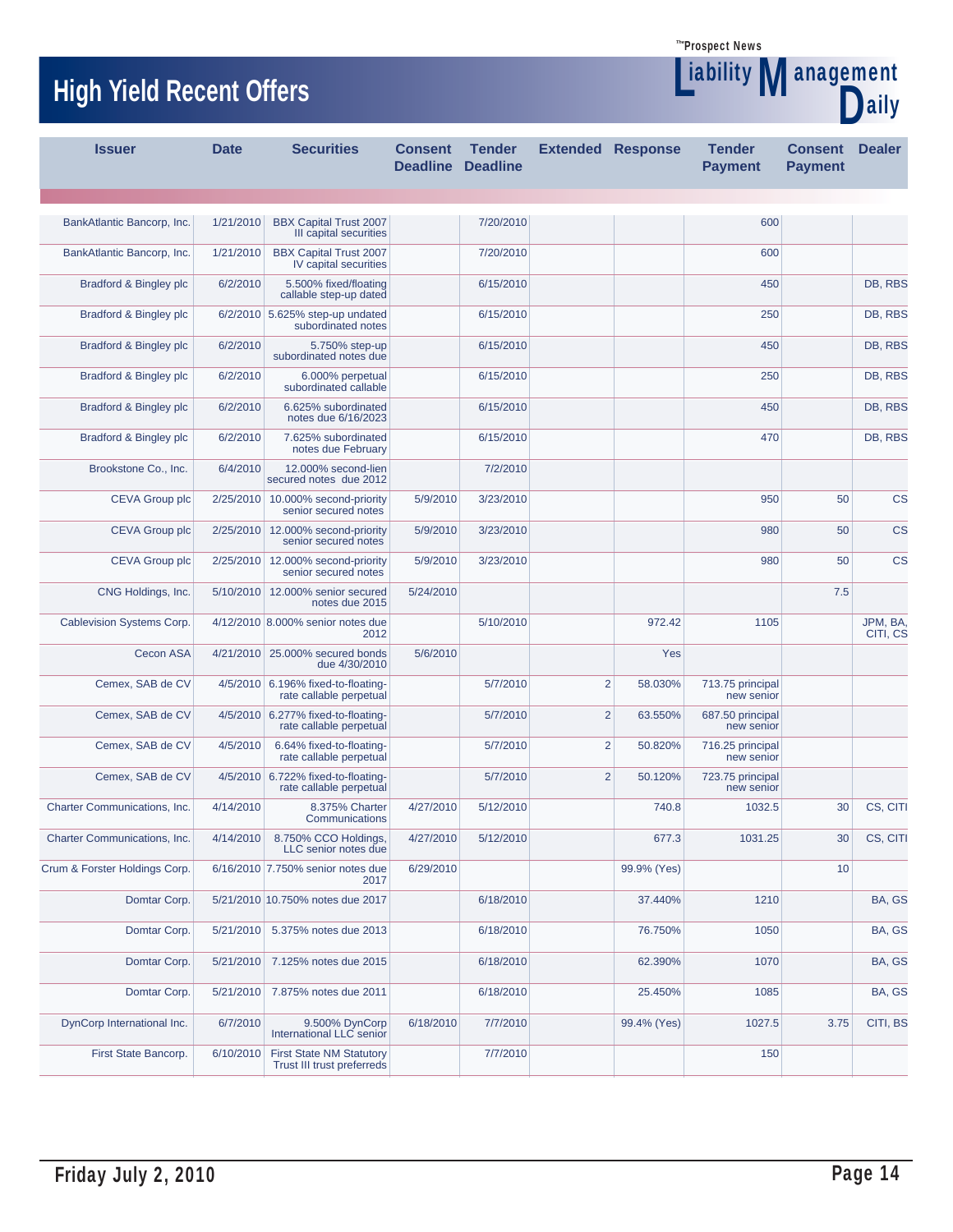



| <b>Issuer</b>                       | <b>Date</b> | <b>Securities</b>                                                   | <b>Consent</b><br><b>Deadline</b> | <b>Tender</b><br><b>Deadline</b> | <b>Extended Response</b> | <b>Tender</b><br><b>Payment</b> | <b>Consent</b><br><b>Payment</b> | <b>Dealer</b> |
|-------------------------------------|-------------|---------------------------------------------------------------------|-----------------------------------|----------------------------------|--------------------------|---------------------------------|----------------------------------|---------------|
|                                     |             |                                                                     |                                   |                                  |                          |                                 |                                  |               |
| First State Bancorp.                | 6/10/2010   | <b>First State NM Statutory</b><br>Trust IV trust preferreds        |                                   | 7/7/2010                         |                          | 150                             |                                  |               |
| First State Bancorp.                | 6/10/2010   | <b>First State NM Statutory</b><br>Trust V trust preferreds         |                                   | 7/7/2010                         |                          | 150                             |                                  |               |
| First State Bancorp.                | 6/10/2010   | <b>First State NM Statutory</b><br><b>Trust VI trust preferreds</b> |                                   | 7/7/2010                         |                          | 150                             |                                  |               |
| First State Bancorp.                | 6/10/2010   | <b>First State NM Statutory</b><br>Trust VII trust preferreds       |                                   | 7/7/2010                         |                          | 150                             |                                  |               |
| First State Bancorp.                | 6/10/2010   | <b>First State NM Statutory</b><br><b>Trust VIII trust</b>          |                                   | 7/7/2010                         |                          | 150                             |                                  |               |
| First State Bancorp.                | 6/10/2010   | Front Range Capital<br>Trust II trust preferreds                    |                                   | 7/7/2010                         |                          | 150                             |                                  |               |
| Global Crossing Ltd.                | 4/6/2010    | 10.750% Global<br>Crossing (UK) Finance                             |                                   | 5/11/2010                        |                          |                                 |                                  | <b>BNY</b>    |
| Global Crossing Ltd.                | 4/6/2010    | 11.750% Global<br>Crossing (UK) Finance                             |                                   | 5/11/2010                        |                          |                                 |                                  | <b>BNY</b>    |
| HomeStreet, Inc.                    | 12/18/2009  | <b>Fixed/floating</b><br><b>HomeStreet Statutory</b>                |                                   | 6/29/2010                        |                          | 200                             |                                  | Hexagon       |
| HomeStreet, Inc.                    | 12/18/2009  | Fixed/floating<br><b>HomeStreet Statutory</b>                       |                                   | 6/29/2010                        |                          | 200                             |                                  | Hexagon       |
| HomeStreet, Inc.                    | 12/18/2009  | Fixed/floating<br><b>HomeStreet Statutory</b>                       |                                   | 6/29/2010                        |                          | 200                             |                                  | Hexagon       |
| HomeStreet, Inc.                    | 12/18/2009  | Fixed/floating<br><b>HomeStreet Statutory</b>                       |                                   | 6/29/2010                        |                          | 200                             |                                  | Hexagon       |
| Imcopa International Cayman<br>Ltd. | 5/11/2010   | 10.375% notes due<br>originally due in 2009,                        | 5/27/2010                         |                                  | 94.14% (Yes)             |                                 | 25.94                            | <b>HSBC</b>   |
| J.C. Penney Co., Inc.               |             | 4/26/2010 5.750% senior notes due<br>2018                           |                                   | 5/21/2010                        |                          | 1082.5                          |                                  | BRC, JPM      |
| J.C. Penney Co., Inc.               |             | 4/26/2010 6.375% senior notes due<br>2036                           |                                   | 5/21/2010                        |                          | 1040                            |                                  | BRC, JPM      |
| J.C. Penney Co., Inc.               | 4/26/2010   | 6.875% medium term<br>notes due 2015                                |                                   | 5/21/2010                        |                          | 1040                            |                                  | BRC, JPM      |
| J.C. Penney Co., Inc.               | 4/26/2010   | 7.125% debentures due<br>2023                                       |                                   | 5/21/2010                        |                          | 1040                            |                                  | BRC, JPM      |
| J.C. Penney Co., Inc.               | 4/26/2010   | 7.400% debentures due<br>2037                                       |                                   | 5/21/2010                        |                          | 1040                            |                                  | BRC, JPM      |
| J.C. Penney Co., Inc.               | 4/26/2010   | 7.625% debentures due<br>2097                                       |                                   | 5/21/2010                        |                          | 1040                            |                                  | BRC, JPM      |
| J.C. Penney Co., Inc.               | 4/26/2010   | 7.650% debentures due<br>2016                                       |                                   | 5/21/2010                        |                          | 1040                            |                                  | BRC, JPM      |
| J.C. Penney Co., Inc.               |             | 4/26/2010 7.950% debentures due<br>2017                             |                                   | 5/21/2010                        |                          | 1040                            |                                  | BRC, JPM      |
| Lamar Advertising Co.               | 4/8/2010    | 7.250% Lamar Media<br>Corp. senior                                  | 4/21/2010                         | 5/5/2010                         | 365.39 (Yes)             | 992.08                          | 20                               | <b>JPM</b>    |
| Lennar Corp.                        |             | 4/26/2010 2.125% senior notes due<br>2010                           |                                   | 5/24/2010                        | 43.400%                  | 1015                            |                                  | CITI, JPM     |
| Lennar Corp.                        |             | 4/26/2010 5.950% senior notes due<br>2011                           |                                   | 5/24/2010                        | 53.600%                  | 1047.5                          |                                  | CITI, JPM     |
| Lennar Corp.                        |             | 4/26/2010 5.950% senior notes due<br>2013                           |                                   | 5/24/2010                        | 23.500%                  | 1030                            |                                  | CITI, JPM     |
| Levi Strauss & Co.                  |             | 4/22/2010 8.625% senior notes due<br>2013                           | 5/5/2010                          | 5/19/2010                        | 79.900%                  | 1024.06                         | 20                               | <b>BA</b>     |
| Levi Strauss & Co.                  |             | 4/22/2010 9.750% senior notes due<br>2015                           | 5/5/2010                          | 5/19/2010                        | 93.100%                  | 1051.25                         | 20                               | <b>BA</b>     |
| <b>Liberty Media LLC</b>            |             | 5/3/2010 5.700% senior notes due<br>2013                            |                                   | 5/28/2010                        | 51.000%                  | 1030                            |                                  | <b>BRC</b>    |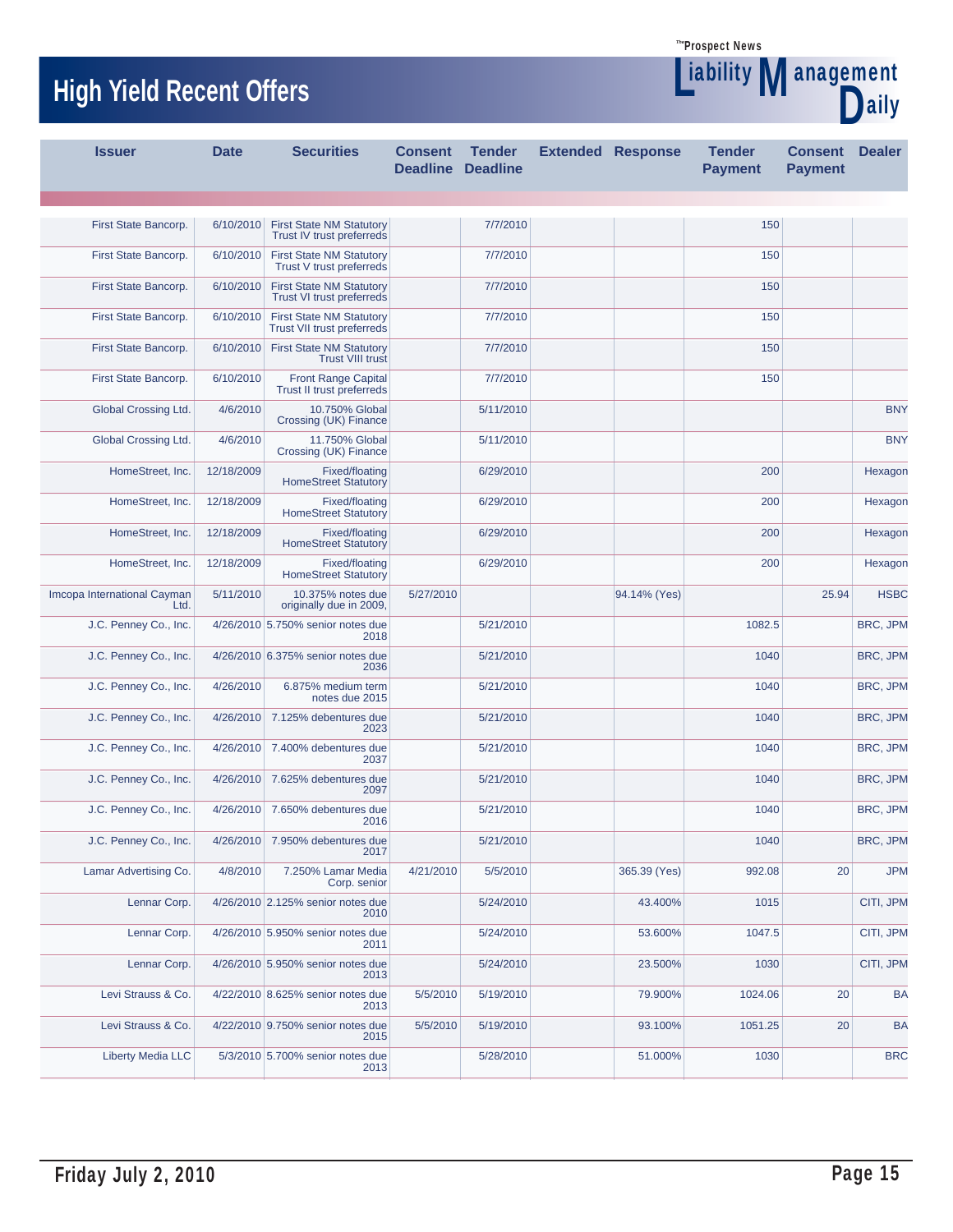Liability

D

**Management** 

# **High Yield Recent Offers All and Section 1.1 The Contract of Temperature of Temperature of Temperature of Temperature of Temperature of Temperature of Temperature of Temperature of Temperature of Temperature of Temperat**

| <b>Issuer</b>                                            | <b>Date</b> | <b>Securities</b>                                                   | <b>Consent</b><br><b>Deadline</b> | <b>Tender</b><br><b>Deadline</b> | <b>Extended Response</b> |           | <b>Tender</b><br><b>Payment</b>     | <b>Consent</b><br><b>Payment</b> | <b>Dealer</b>                   |
|----------------------------------------------------------|-------------|---------------------------------------------------------------------|-----------------------------------|----------------------------------|--------------------------|-----------|-------------------------------------|----------------------------------|---------------------------------|
|                                                          |             |                                                                     |                                   |                                  |                          |           |                                     |                                  |                                 |
| Limited Brands, Inc.                                     | 4/20/2010   | 5.250% notes due 2014                                               |                                   | 5/17/2010                        |                          | 416.056   | 1040                                |                                  | <b>BA</b>                       |
| Limited Brands, Inc.                                     |             | 4/20/2010 6.125% notes due 2012                                     |                                   | 5/17/2010                        |                          | 133.544   | 1080                                |                                  | <b>BA</b>                       |
| Meritage Homes Corp.                                     |             | 4/6/2010 6.250% senior notes due<br>2015                            |                                   | 5/3/2010                         |                          | 139.9     | 990                                 |                                  | CITI, JPM                       |
| Meritage Homes Corp.                                     |             | 4/6/2010 7.000% senior notes due<br>5/1/2014                        |                                   | 5/3/2010                         |                          | 107.1     | 1025                                |                                  | CITI, JPM                       |
| Michael Foods Inc.                                       | 6/7/2010    | 8.000% senior<br>subordinated notes due                             | 6/18/2010                         | 7/2/2010                         |                          | 100.000%  | 1035                                | 15                               | GS, BA                          |
| Michael Foods Inc.                                       | 6/7/2010    | 9.750% M-Foods<br>Holdings, Inc. senior                             | 6/18/2010                         | 7/2/2010                         |                          | 100.000%  | 1029.17                             | 15                               | GS, BA                          |
| Northern Rock (Asset<br>Management) plc                  | 6/2/2010    | 6.750% subordinated<br>notes                                        |                                   | 6/30/2010                        |                          | 189.239   | 250                                 |                                  | DB, RBS                         |
| Northern Rock (Asset<br>Management) plc                  | 6/2/2010    | 8.000% subordinated<br>notes                                        |                                   | 6/30/2010                        |                          | 66.8835   | 250                                 |                                  | DB, RBS                         |
| Northern Rock (Asset<br>Management) plc                  | 6/2/2010    | Fixed-to-floating<br>subordinated notes due                         |                                   | 6/30/2010                        |                          | 682.5     | 250                                 |                                  | DB, RBS                         |
| Northern Rock (Asset<br>Management) plc                  | 6/2/2010    | Fixed-to-floating<br>subordinated notes due                         |                                   | 6/30/2010                        |                          | 648.1     | 250                                 |                                  | DB. RBS                         |
| Northern Rock (Asset<br>Management) plc                  | 6/2/2010    | <b>Floating subordinated</b><br>notes                               |                                   | 6/30/2010                        |                          | 100       | 250                                 |                                  | DB, RBS                         |
| Old Second Capital Trust I<br>(Old Second Bancorp, Inc.) |             | 6/22/2010 7.800% capital securities                                 |                                   | 8/2/2010                         |                          |           | number of common<br>shares equal to |                                  |                                 |
| Omnicare Inc.                                            | 5/3/2010    | 6.750% senior<br>subordinated notes due                             | 5/18/2010                         | 5/28/2010                        |                          | 217 (Yes) | 1033.75                             |                                  | 30 JPM, SUN                     |
| PT Indosat Tbk.                                          | 5/11/2010   | 7.125% Indosat<br><b>International Finance</b>                      |                                   | 7/30/2010                        |                          | 54.73     | 1038.125                            |                                  | CITI, DBS<br>DB.                |
| PT Indosat Tbk.                                          |             | 5/11/2010 7.750% Indosat Finance<br>Co. BV guaranteed               | 7/21/2010                         | 7/30/2010                        |                          | 152.413   | 1021.875                            |                                  | $0.5$ CITI, DBS,<br>DB.         |
| Pacific Capital Bancorp                                  | 5/17/2010   | <b>Pacific Crest Capital</b><br><b>Trust III capital</b>            |                                   | 7/26/2010                        | $\overline{2}$           |           | 650                                 |                                  | <b>TBC</b><br><b>Securities</b> |
| Pacific Capital Bancorp                                  | 5/17/2010   | subordinated<br>debentures due 2014                                 |                                   | 7/26/2010                        | $\overline{2}$           |           | 650                                 |                                  | <b>TBC</b><br><b>Securities</b> |
| Pacific Capital Bancorp                                  | 5/17/2010   | 9.220% subordinated<br>bank notes due 2011                          |                                   | 7/26/2010                        | $\overline{2}$           |           | 650                                 |                                  | <b>TBC</b><br><b>Securities</b> |
| Pacific Capital Bancorp                                  | 5/17/2010   | <b>Floating Pacific Capital</b><br><b>Statutory Trust I capital</b> |                                   | 7/26/2010                        | $\overline{2}$           |           | 650                                 |                                  | <b>TBC</b><br><b>Securities</b> |
| Pacific Capital Bancorp                                  | 5/17/2010   | <b>Floating Pacific Crest</b><br>Capital Trust I preferred          |                                   | 7/26/2010                        | $\overline{2}$           |           | 400                                 |                                  | <b>TBC</b><br><b>Securities</b> |
| <b>Pacific Capital Bancorp</b>                           | 5/17/2010   | <b>Floating Pacific Crest</b><br>Capital Trust II preferred         |                                   | 7/26/2010                        | $\overline{2}$           |           | 400                                 |                                  | <b>TBC</b><br><b>Securities</b> |
| Pacific Capital Bancorp                                  | 5/17/2010   | <b>Floating junior</b><br>subordinated                              |                                   | 7/26/2010                        | $\overline{2}$           |           | 650                                 |                                  | <b>TBC</b><br><b>Securities</b> |
| Phibro Animal Health Corp.                               | 6/24/2010   | 10.000% senior notes<br>due 2013                                    | 7/8/2010                          | 7/22/2010                        |                          |           | 1053.75                             | 30                               | <b>BA</b>                       |
| Phibro Animal Health Corp.                               | 6/24/2010   | 13.000% senior<br>subordinated notes due                            | 7/8/2010                          | 7/22/2010                        |                          |           | 1070                                | 30                               | <b>BA</b>                       |
| Phillips-Van Heusen Corp.                                |             | 4/7/2010 7.250% senior notes due<br>2011                            | 4/20/2010                         | 5/4/2010                         |                          | 67.000%   | 1002.5                              | 30                               | <b>BRC</b>                      |
| Phillips-Van Heusen Corp.                                |             | 4/7/2010 8.125% senior notes due<br>2013                            | 4/20/2010                         | 5/4/2010                         |                          | 90.000%   | 1016.04                             | 30                               | <b>BRC</b>                      |
| RBS Global, Inc./Rexnord LLC                             |             | 4/8/2010 8.875% senior notes due<br>2016                            | 4/20/2010                         | 5/4/2010                         |                          | 97.440%   | 1000                                | 52.5                             | <b>CS</b>                       |
| RBS Global, Inc./Rexnord LLC                             |             | 4/8/2010 9.500% senior notes due<br>2014                            | 4/20/2010                         | 5/4/2010                         |                          | 99.890%   | 1000                                | 60                               | <b>CS</b>                       |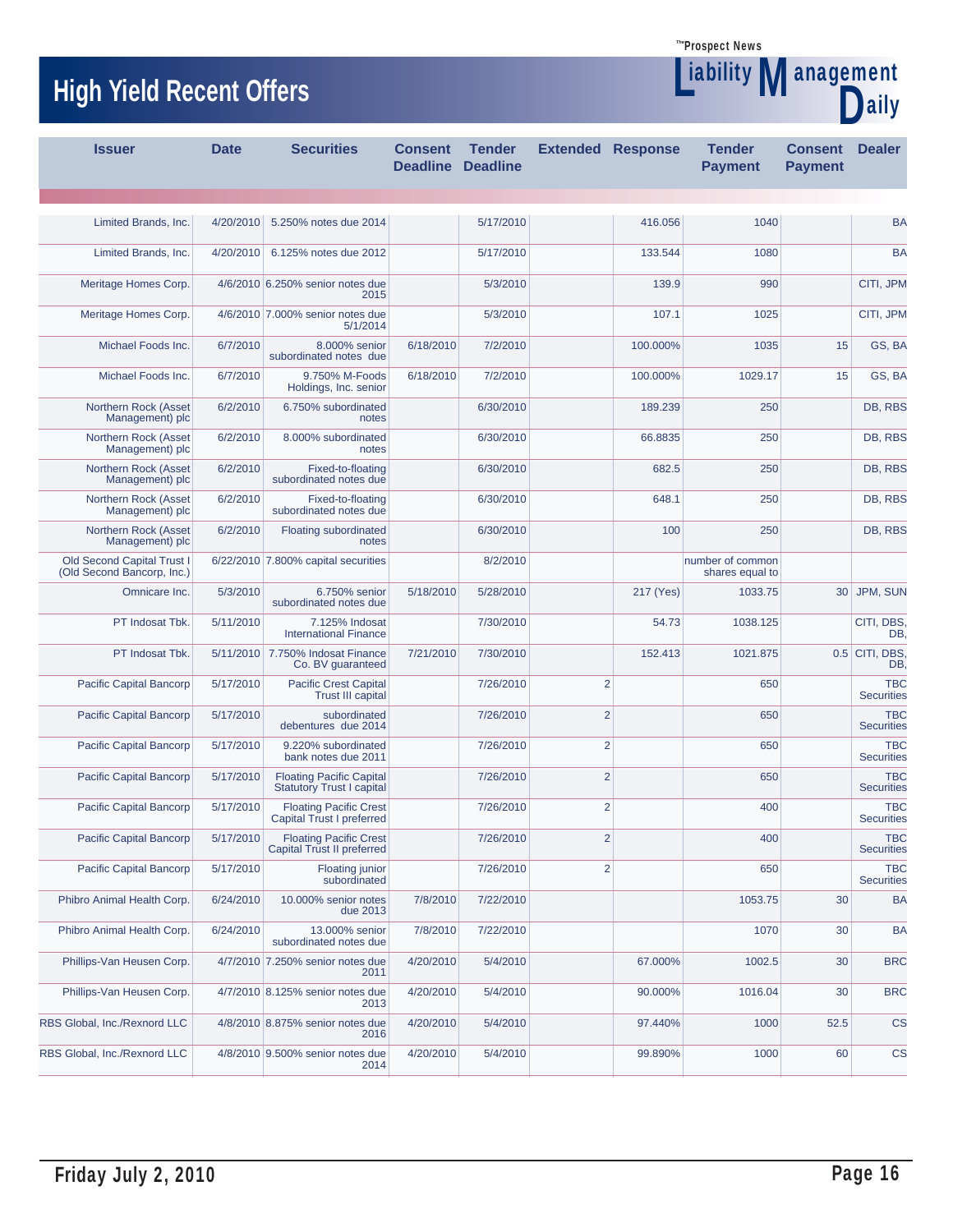Liability

# **High Yield Recent Offers Management** Management

| <b>THALL LIGIN HARVIII AIINIA</b>         |             |                                                  |                                   |                                  |                |                          |                                                       |                                  | laily         |
|-------------------------------------------|-------------|--------------------------------------------------|-----------------------------------|----------------------------------|----------------|--------------------------|-------------------------------------------------------|----------------------------------|---------------|
| <b>Issuer</b>                             | <b>Date</b> | <b>Securities</b>                                | <b>Consent</b><br><b>Deadline</b> | <b>Tender</b><br><b>Deadline</b> |                | <b>Extended Response</b> | <b>Tender</b><br><b>Payment</b>                       | <b>Consent</b><br><b>Payment</b> | <b>Dealer</b> |
|                                           |             |                                                  |                                   |                                  |                |                          |                                                       |                                  |               |
| RBS Global, Inc./Rexnord LLC              |             | 4/8/2010 9.500% senior notes due<br>2014         | 4/20/2010                         | 5/4/2010                         |                | 99.990%                  | 1000                                                  | 60                               | <b>CS</b>     |
| Radio One, Inc.                           | 6/16/2010   | 6.375% senior<br>subordinated notes due          |                                   | 7/15/2010                        |                |                          | new 11%/12%<br>senior grid notes                      |                                  | <b>BNY</b>    |
| Radio One, Inc.                           | 6/16/2010   | 8.875% senior<br>subordinated notes due          |                                   | 7/15/2010                        |                |                          | new 11%/12%<br>senior grid notes                      |                                  | <b>BNY</b>    |
| Real Mex Restaurants, Inc.                | 6/15/2010   | 14.000% senior secured<br>notes due 2013         | 6/24/2010                         |                                  |                | 95.377 (Yes)             |                                                       | 5                                | JEF           |
| Scottish Re Group Ltd.                    | 5/7/2010    | non-cumulative<br>perpetual preferred            |                                   | 6/23/2010                        |                |                          |                                                       |                                  | <b>BA</b>     |
| <b>Standard Pacific Corp.</b>             | 4/20/2010   | 7.750% notes due<br>3/15/2013                    |                                   | 5/18/2010                        |                | 89.5                     | 1015                                                  |                                  |               |
| Telcordia Technologies Inc.               | 4/9/2010    | 10,000% senior<br>subordinated notes due         | 4/22/2010                         | 5/6/2010                         |                |                          | 1021.25                                               | 50                               | <b>CS</b>     |
| Telcordia Technologies Inc.               | 4/9/2010    | Floating senior secured<br>notes due 2012        | 4/22/2010                         | 5/6/2010                         |                |                          | 1007                                                  | 50                               | <b>CS</b>     |
| Terex Corp.                               | 5/24/2010   | 8.000% senior<br>subordinated notes due          | 6/4/2010                          |                                  |                | Majority                 |                                                       | 5                                | <b>CS</b>     |
| Titan International, Inc.                 |             | 5/13/2010 8.000% senior notes due<br>2012        |                                   | 6/10/2010                        |                | 24.400%                  | 1050                                                  |                                  | GS            |
| <b>Titan Petrochemicals Group</b><br>Ltd. | 6/8/2010    | 8.500% guaranteed<br>senior notes due 2012       |                                   | 7/6/2010                         | $\overline{2}$ |                          | 376 principal new<br>0% convertible                   |                                  | GS            |
| Valassis Communications Inc.              |             | 5/12/2010 8.250% senior notes due<br>2015        |                                   | 6/9/2010                         |                |                          | 1070                                                  |                                  | <b>JPM</b>    |
| Vertis Holdings, Inc.                     | 4/16/2010   | 13.500% Vertis, Inc.<br>senior pay-in-kind notes | 4/28/2010                         | 7/15/2010                        |                |                          | 172.3 (71%) 784.377 shares for<br>qualified investors | 5                                |               |
| Vertis Holdings, Inc.                     | 4/16/2010   | 13.500% Vertis, Inc.<br>senior pay-in-kind notes | 4/28/2010                         | 7/15/2010                        |                | 27.8 (12%)               | 400                                                   | 5                                |               |
| Vertis Holdings, Inc.                     | 4/16/2010   | 18.500% Vertis, Inc.<br>senior secured second-   | 4/28/2010                         | 7/15/2010                        |                | 357 (94%)                | 393.73 principal<br>amount of new                     | 30                               |               |
| Weyerhaeuser Co.                          | 6/14/2010   | 6.750% notes due<br>3/15/2012                    |                                   | 6/21/2010                        |                |                          | 1080                                                  |                                  | DB, JPM       |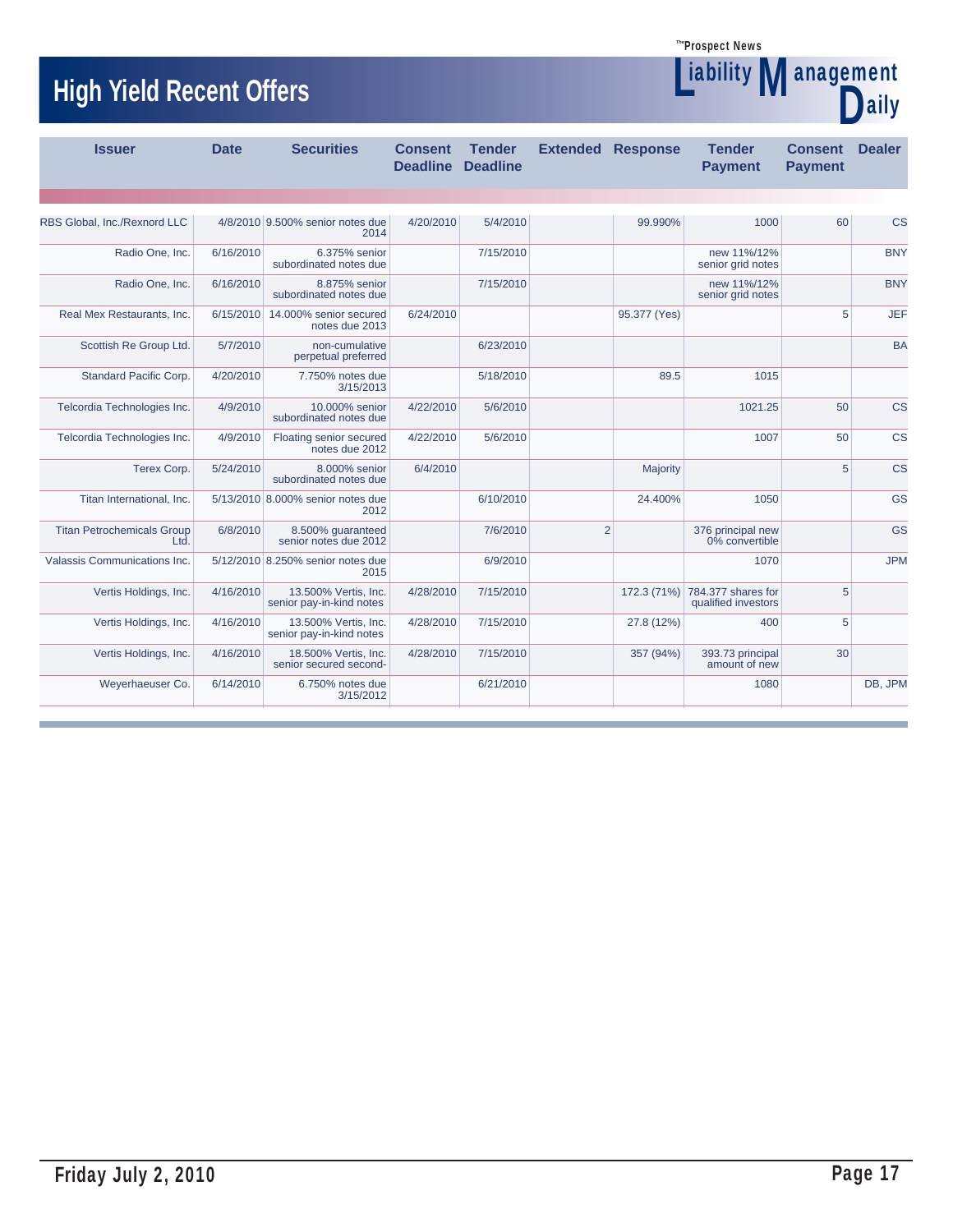**Liability Management** 

aily

# **Investment Grade Recent Offers**

| <b>Issuer</b>          | <b>Date</b> | <b>Securities</b>                                        | <b>Consent</b><br><b>Deadline</b> | <b>Tender</b><br><b>Deadline</b> | <b>Extended Response</b> |                       | <b>Tender</b><br><b>Payment</b>                | <b>Consent</b><br><b>Payment</b> | <b>Dealer</b> |
|------------------------|-------------|----------------------------------------------------------|-----------------------------------|----------------------------------|--------------------------|-----------------------|------------------------------------------------|----------------------------------|---------------|
|                        |             |                                                          |                                   |                                  |                          |                       |                                                |                                  |               |
| <b>Bank of Ireland</b> | 4/26/2010   | 6.250% Bank of Ireland<br><b>UK Holdings plc</b>         |                                   | 5/7/2010                         |                          |                       | 630 or 670<br>principal amount of              |                                  | CITI, UBS     |
| <b>Bank of Ireland</b> | 4/26/2010   | 7.400% Bank of Ireland<br><b>UK Holdings plc</b>         |                                   | 5/7/2010                         |                          |                       | 860 or 900<br>principal amount of              |                                  | CITI, UBS     |
| <b>Bank of Ireland</b> | 4/26/2010   | Fixed-rate/floating-rate<br><b>BOI Capital Funding</b>   |                                   | 5/7/2010                         |                          |                       | 600 or 650<br>principal amount of              |                                  | CITI, UBS     |
| <b>Bank of Ireland</b> | 4/26/2010   | Fixed-rate/floating-rate<br><b>BOI Capital Funding</b>   |                                   | 6/8/2010                         |                          | 296.867/41.8          | 720 or 770<br>62 principal amount of           |                                  | CITI, UBS     |
| <b>Bank of Ireland</b> | 4/26/2010   | Fixed-rate/floating-rate<br><b>BOI Capital Funding</b>   |                                   | 6/8/2010                         |                          | 167.362/12.0          | 720 or 770<br>41 principal amount of           |                                  | CITI, UBS     |
| <b>Bank of Ireland</b> | 4/26/2010   | Fixed-rate/floating-rate<br><b>BOI Capital Funding</b>   |                                   | 5/7/2010                         |                          |                       | 580 or 620<br>principal amount of              |                                  | CITI, UBS     |
| <b>Bank of Ireland</b> | 4/26/2010   | Floating Bank of Ireland<br>UK Holdings plc undated      |                                   | 6/8/2010                         |                          | 69.31                 | 580 or 620<br>principal amount of              |                                  | CITI, UBS     |
| Capitol Bancorp Ltd.   | 5/28/2010   | 10.500% Capitol Trust<br>XII trust preferred             |                                   | 7/24/2010                        |                          |                       | two common<br>shares for each                  |                                  |               |
| Citigroup Inc.         | 6/24/2010   | 5.125% notes due<br>2/14/2011                            |                                   | 6/30/2010                        |                          |                       | 1026.25                                        |                                  | <b>CITI</b>   |
| Citigroup Inc.         | 6/24/2010   | 7.250% subordinated<br>notes due 10/01/201               |                                   | 6/30/2010                        |                          |                       | 1017.5                                         |                                  | <b>CITI</b>   |
| Citigroup Inc.         | 4/23/2010   | 5.500% subordinated<br>notes due 6/30/2010               |                                   | 5/6/2010                         |                          |                       | 1007.5                                         |                                  | <b>CITI</b>   |
| Citigroup Inc.         | 4/23/2010   | 6.490% subordinated<br>notes due 1/11/2010               |                                   | 5/6/2010                         |                          |                       | 1037.5                                         |                                  | <b>CITI</b>   |
| Citigroup Inc.         | 4/23/2010   | 6.500% subordinated<br>fixed-rate notes due              |                                   | 5/6/2010                         |                          |                       | 1032.5                                         |                                  | <b>CITI</b>   |
| Citigroup Inc.         | 4/23/2010   | 6.500% subordinated<br>notes due 2/15/2011               |                                   | 5/6/2010                         |                          |                       | 1040                                           |                                  | <b>CITI</b>   |
| Citigroup Inc.         | 4/23/2010   | 6.600% subordinated<br>fixed-rate notes due              |                                   | 5/6/2010                         |                          |                       | 1022.5                                         |                                  | <b>CITI</b>   |
| Citigroup Inc.         | 4/23/2010   | 6.650% subordinated<br>notes due 12/152010               |                                   | 5/6/2010                         |                          |                       | 1036.25                                        |                                  | <b>CITI</b>   |
| Citigroup Inc.         | 4/23/2010   | 7.250% subordinated<br>notes due 2020                    |                                   | 5/6/2010                         |                          |                       | 1028                                           |                                  | <b>CITI</b>   |
| Diageo plc             | 4/14/2010   | 7.375% Diageo Capital<br>plc notes due 2014              |                                   | 5/12/2010                        |                          |                       | 695.232 1000 principal new<br>4.828% notes due |                                  | GS, JPM       |
| Estee Lauder Cos. Inc. |             | 5/25/2010 6.000% senior notes due<br>2012                |                                   | 5/24/2010                        |                          |                       | 1085                                           |                                  | JPM, BNP      |
| Estee Lauder Cos. Inc. |             | 5/25/2010 7.750% senior notes due<br>2013                |                                   | 5/24/2010                        |                          |                       | 1188.13                                        |                                  | JPM, BNP      |
| First American Corp.   |             | 4/12/2010 5.700% senior notes due<br>2014                |                                   | 5/7/2010                         |                          | 148.72<br>(99.15%)    | 1000                                           |                                  | <b>JPM</b>    |
| First American Corp.   | 4/12/2010   | 7.550% Preferred Plus<br><b>Trust Series Far-1 trust</b> |                                   | 5/7/2010                         |                          |                       | 1000                                           |                                  | <b>JPM</b>    |
| First American Corp.   |             | 4/12/2010 7.550% senior notes due<br>2014                |                                   | 5/7/2010                         |                          | 23.803<br>(23.8%)     | 1000                                           |                                  | <b>JPM</b>    |
| First American Corp.   |             | 4/12/2010 7.550% senior notes due<br>2014                | 5/7/2010                          |                                  |                          | 50.03% (yes)          | 1000                                           | 10                               | <b>JPM</b>    |
| First American Corp.   | 4/12/2010   | 8.500% First American<br><b>Capital Trust I capital</b>  |                                   | 5/7/2010                         |                          | 64.167<br>(64.17%)    | 1000                                           |                                  | <b>JPM</b>    |
| General Mills, Inc.    | 4/13/2010   | 5.650% notes due 2012                                    |                                   | 5/10/2010                        |                          | 250.707<br>$(35.8\%)$ | 110.88                                         |                                  | BA, GS        |
| General Mills, Inc.    | 4/13/2010   | 6.000% notes due 2012                                    |                                   | 5/10/2010                        |                          | 288.932<br>(23.3%)    | 1086.39                                        |                                  | BA, GS        |
| Independent Bank Corp. | 4/23/2010   | 8.250% IBC Capital<br>Finance II trust preferred         |                                   | 6/22/2010                        | $\overline{2}$           |                       | exchange value of<br>\$906 worth of            |                                  |               |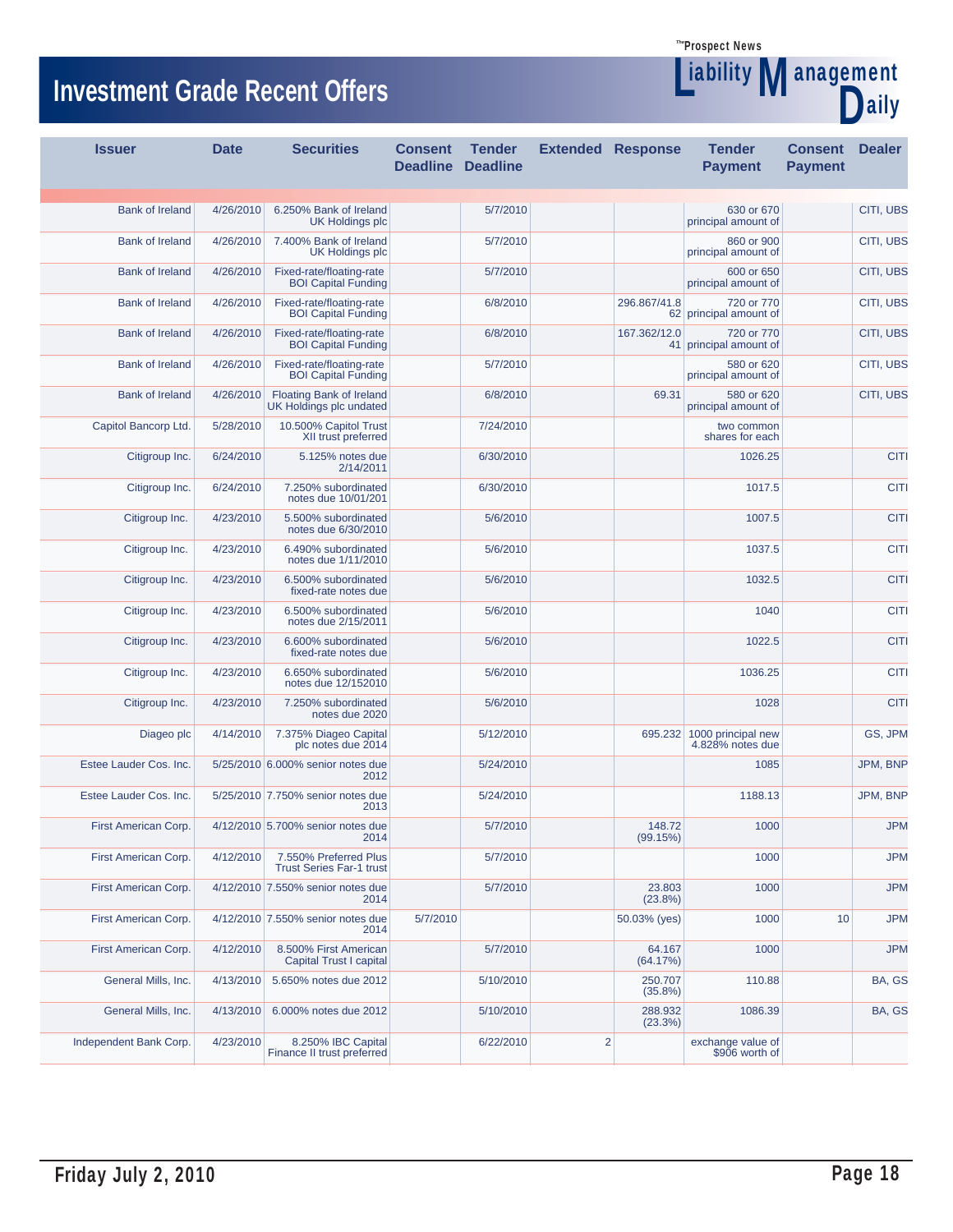**Liability Management** 

aily

# **Investment Grade Recent Offers**

| <b>Issuer</b>                      | <b>Date</b> | <b>Securities</b>                                        | <b>Consent</b><br><b>Deadline</b> | <b>Tender</b><br><b>Deadline</b> | <b>Extended Response</b> |                  | <b>Tender</b><br><b>Payment</b>        | <b>Consent</b><br><b>Payment</b> | <b>Dealer</b>            |
|------------------------------------|-------------|----------------------------------------------------------|-----------------------------------|----------------------------------|--------------------------|------------------|----------------------------------------|----------------------------------|--------------------------|
|                                    |             |                                                          |                                   |                                  |                          |                  |                                        |                                  |                          |
| Independent Bank Corp.             | 4/23/2010   | <b>Floating IBC Capital</b><br>Finance III trust         |                                   | 6/22/2010                        | $\overline{2}$           |                  | exchange value of<br>\$864.54 worth of |                                  |                          |
| Independent Bank Corp.             | 4/23/2010   | <b>Floating IBC Capital</b><br>Finance IV trust          |                                   | 6/22/2010                        | $\overline{2}$           |                  | exchange value of<br>\$861.11 worth of |                                  |                          |
| Independent Bank Corp.             | 4/23/2010   | <b>Floating Midwest</b><br><b>Guaranty Trust I trust</b> |                                   | 6/22/2010                        | $\overline{2}$           |                  | exchange value of<br>\$871.26 worth of |                                  |                          |
| J.C. Penney Co., Inc.              |             | 4/26/2010 5.750% senior notes due<br>2018                |                                   | 5/21/2010                        |                          |                  | 1082.5                                 |                                  | BRC, JPM                 |
| J.C. Penney Co., Inc.              |             | 4/26/2010 6.375% senior notes due<br>2036                |                                   | 5/21/2010                        |                          |                  | 1040                                   |                                  | <b>BRC, JPM</b>          |
| J.C. Penney Co., Inc.              | 4/26/2010   | 6.875% medium term<br>notes due 2015                     |                                   | 5/21/2010                        |                          |                  | 1040                                   |                                  | BRC, JPM                 |
| J.C. Penney Co., Inc.              | 4/26/2010   | 7.125% debentures due<br>2023                            |                                   | 5/21/2010                        |                          |                  | 1040                                   |                                  | BRC, JPM                 |
| J.C. Penney Co., Inc.              | 4/26/2010   | 7.400% debentures due<br>2037                            |                                   | 5/21/2010                        |                          |                  | 1040                                   |                                  | BRC, JPM                 |
| J.C. Penney Co., Inc.              | 4/26/2010   | 7.625% debentures due<br>2097                            |                                   | 5/21/2010                        |                          |                  | 1040                                   |                                  | BRC, JPM                 |
| J.C. Penney Co., Inc.              | 4/26/2010   | 7.650% debentures due<br>2016                            |                                   | 5/21/2010                        |                          |                  | 1040                                   |                                  | BRC, JPM                 |
| J.C. Penney Co., Inc.              | 4/26/2010   | 7.950% debentures due<br>2017                            |                                   | 5/21/2010                        |                          |                  | 1040                                   |                                  | BRC, JPM                 |
| Lloyds Banking Group plc           | 5/28/2010   | Bank of Scotland plc<br>undated floating-rate            |                                   | 6/25/2010                        |                          | 57.24            | 600 worth of<br>common stock           |                                  | BA, UBS                  |
| Lloyds Banking Group plc           | 5/28/2010   | Lloyds TSB Bank plc<br>primary capital undated           |                                   | 6/25/2010                        |                          | 143.69           | 600 worth of<br>common stock           |                                  | <b>BA, UBS</b>           |
| Lloyds Banking Group plc           | 5/28/2010   | Lloyds TSB Bank<br>primary capital undated               |                                   | 6/25/2010                        |                          | 166.85           | 600 worth of<br>common stock           |                                  | BA, UBS                  |
| Lloyds Banking Group plc           | 5/28/2010   | Lloyds TSB Bank<br>primary capital undated               |                                   | 6/25/2010                        |                          | 392.5            | 600 worth of<br>common stock           |                                  | BA, UBS                  |
| Lockheed Martin Corp.              | 4/27/2010   | 7.200% debentures due<br>5/1/2036                        |                                   | 5/21/2010                        |                          | 201.7            | 5.72% notes due<br>2040 plus cash      |                                  |                          |
| Lockheed Martin Corp.              | 4/27/2010   | 7.650% debentures due<br>5/1/2016                        |                                   | 5/21/2010                        |                          | 147.34           | 5.72% notes due<br>2040                |                                  |                          |
| Lockheed Martin Corp.              | 4/27/2010   | 7.750% debentures due<br>5/1/2026                        |                                   | 5/21/2010                        |                          | 148.2            | 5.72% notes due<br>2040                |                                  |                          |
| Lockheed Martin Corp.              | 4/27/2010   | 8.500% debentures due<br>12/1/2029                       |                                   | 5/21/2010                        |                          | 111.3            | 5.72% notes due<br>2040                |                                  |                          |
| Motorola, Inc.                     | 5/24/2010   | 5.220% debentures due<br>2097                            |                                   | 6/7/2010                         |                          |                  | 797.34                                 |                                  | JPM, DB<br><b>HSBC</b>   |
| Motorola, Inc.                     |             | 5/24/2010 6.500% debentures due<br>2025                  |                                   | 6/21/2010                        |                          | 17.100%          | 1019.06                                |                                  | JPM, DB,<br><b>HSBC</b>  |
| Motorola, Inc.                     |             | 5/24/2010 6.500% debentures due<br>2028                  |                                   | 6/21/2010                        |                          | 26.390%          | 1021.3                                 |                                  | JPM, DB,<br><b>HSBC</b>  |
| Motorola, Inc.                     |             | 5/24/2010 6.625% senior notes due<br>2037                |                                   | 6/21/2010                        |                          | 49.660%          | 1009.15                                |                                  | JPM, DB,<br><b>HSBC</b>  |
| OneBeacon Insurance Group,<br>Ltd. |             | 5/3/2010 5.875% OneBeacon U.S.<br>Holdings, Inc. senior  |                                   | 5/28/2010                        |                          | 155.229          | 1057.5                                 |                                  | BRC, BA                  |
| Pepco Holdings, Inc.               |             | 6/21/2010 6.125% senior notes due<br>2017                |                                   | 7/19/2010                        |                          |                  | 1125                                   |                                  | CITI, JPM,<br><b>WFC</b> |
| Pepco Holdings, Inc.               |             | 6/21/2010 6.450% senior notes due<br>2012                |                                   | 7/19/2010                        |                          |                  | 1113.46                                |                                  | CITI, JPM,<br><b>WFC</b> |
| Pepco Holdings, Inc.               |             | 6/21/2010 7.450% senior notes due<br>2032                |                                   | 7/19/2010                        |                          |                  | 1200                                   |                                  | CITI, JPM,<br>WFC        |
| Progressive Corp.                  |             | 6/10/2010 6.250% senior notes due<br>2032                | 6/23/2010                         |                                  |                          | 222.907<br>(Yes) |                                        | 5                                | DB                       |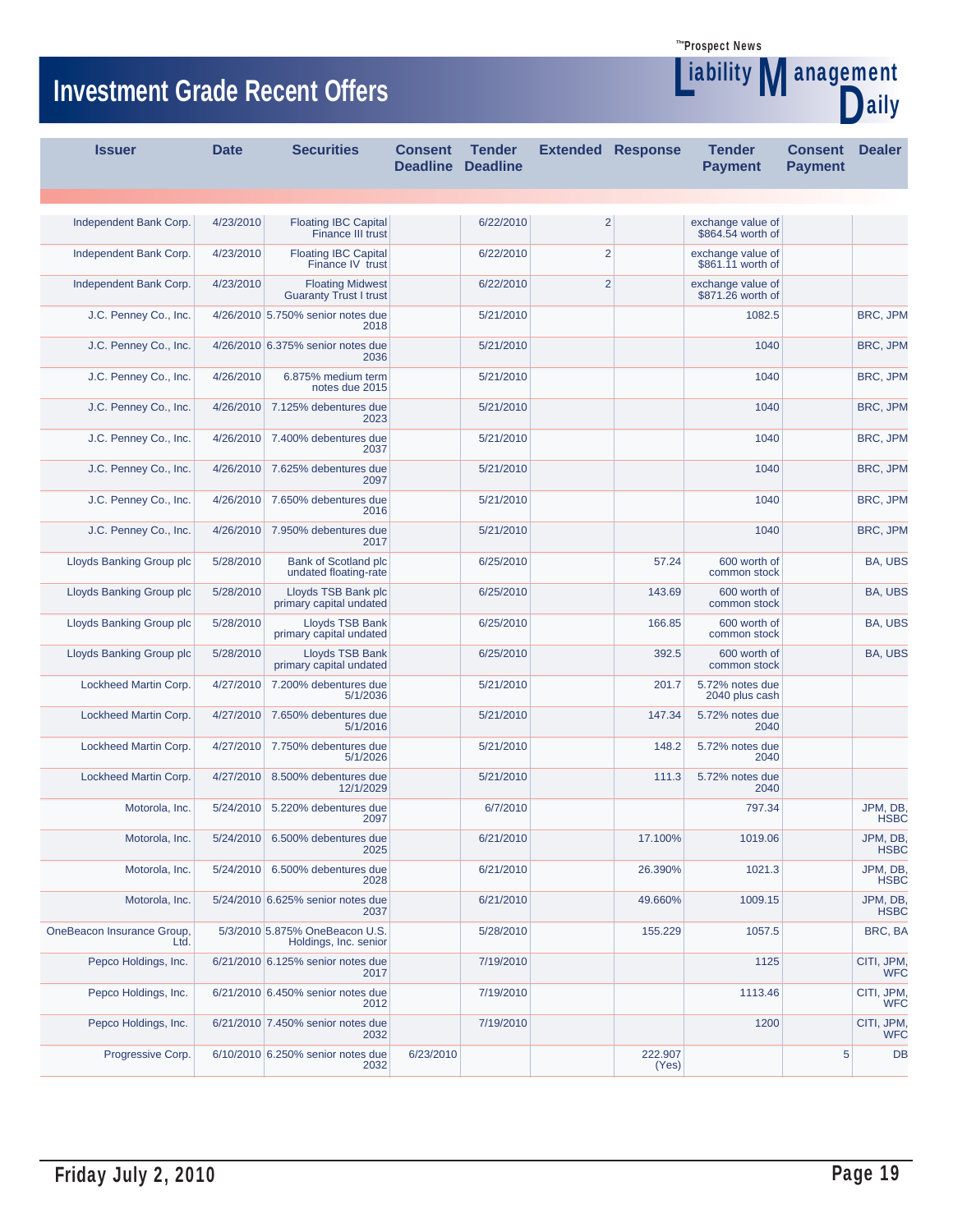**Liability Management** 

aily

# **Investment Grade Recent Offers**

| <b>Issuer</b>                       | <b>Date</b> | <b>Securities</b>                                             | <b>Consent</b><br><b>Deadline</b> | <b>Tender</b><br><b>Deadline</b> |              | <b>Extended Response</b> | <b>Tender</b><br><b>Payment</b>      | <b>Consent</b><br><b>Payment</b> | <b>Dealer</b> |
|-------------------------------------|-------------|---------------------------------------------------------------|-----------------------------------|----------------------------------|--------------|--------------------------|--------------------------------------|----------------------------------|---------------|
|                                     |             |                                                               |                                   |                                  |              |                          |                                      |                                  |               |
| Progressive Corp.                   | 6/10/2010   | 6.700% fixed-to-floating<br>junior subordinated               |                                   | 7/8/2010                         |              |                          | 950                                  |                                  | DB            |
| Royal Bank of Scotland Group<br>plc | 4/6/2010    | 4.709% noncumulative<br>trust preferreds                      |                                   | 5/3/2010                         |              |                          | 660                                  |                                  | <b>RBS</b>    |
| Royal Bank of Scotland Group<br>plc | 4/6/2010    | 5.512% noncumulative<br>trust preferreds                      |                                   | 5/3/2010                         |              |                          | 660                                  |                                  | <b>RBS</b>    |
| Royal Bank of Scotland Group<br>plc | 4/6/2010    | 5.750% series L<br><b>American Depositary</b>                 |                                   | 5/3/2010                         |              |                          | 650                                  |                                  | <b>RBS</b>    |
| Royal Bank of Scotland Group<br>plc | 4/6/2010    | 6.125% series R<br><b>American Depositary</b>                 |                                   | 5/3/2010                         |              |                          | 560                                  |                                  | <b>RBS</b>    |
| Royal Bank of Scotland Group<br>plc | 4/6/2010    | 6.250% series P<br><b>American Depositary</b>                 |                                   | 5/3/2010                         |              |                          | 560                                  |                                  | <b>RBS</b>    |
| Royal Bank of Scotland Group<br>plc | 4/6/2010    | 6.350% series N<br><b>American Depositary</b>                 |                                   | 5/3/2010                         |              |                          | 560                                  |                                  | <b>RBS</b>    |
| Royal Bank of Scotland Group<br>plc | 4/6/2010    | 6.400% series M<br><b>American Depositary</b>                 |                                   | 5/3/2010                         |              |                          | 560                                  |                                  | <b>RBS</b>    |
| Royal Bank of Scotland Group<br>plc | 4/6/2010    | 6.425% noncumulative<br>trust preferreds                      |                                   | 5/3/2010                         |              |                          | 670                                  |                                  | <b>RBS</b>    |
| Royal Bank of Scotland Group<br>plc | 4/6/2010    | 6.600% series S<br><b>American Depositary</b>                 |                                   | 5/3/2010                         |              |                          | 560                                  |                                  | <b>RBS</b>    |
| Royal Bank of Scotland Group<br>plc | 4/6/2010    | 6.750% series Q<br><b>American Depositary</b>                 |                                   | 5/3/2010                         |              |                          | 560                                  |                                  | <b>RBS</b>    |
| Royal Bank of Scotland Group<br>plc |             | 4/6/2010 6.99% fixed-rate/floating-<br>rate preferred capital |                                   | 5/3/2010                         |              |                          | 740                                  |                                  | <b>RBS</b>    |
| Royal Bank of Scotland Group<br>plc | 4/6/2010    | 7.250% series H<br><b>American Depositary</b>                 |                                   | 5/3/2010                         |              |                          | 770                                  |                                  | <b>RBS</b>    |
| Royal Bank of Scotland Group<br>plc | 4/6/2010    | 7.250% series T<br><b>American Depositary</b>                 |                                   | 5/3/2010                         |              |                          | 590                                  |                                  | <b>RBS</b>    |
| Royal Bank of Scotland Group<br>plc | 4/6/2010    | 7.640% series U<br><b>American Depositary</b>                 |                                   | 5/3/2010                         |              |                          | 660                                  |                                  | <b>RBS</b>    |
| Royal Bank of Scotland Group<br>plc | 4/6/2010    | 7.648% regulatory tier 1<br>securities due Perpetual          |                                   | 5/3/2010                         |              |                          | 860                                  |                                  | <b>RBS</b>    |
| Royal Bank of Scotland Group<br>plc | 4/6/2010    | 7.650% series F<br><b>American Depositary</b>                 |                                   | 5/3/2010                         |              |                          | 800                                  |                                  | <b>RBS</b>    |
| Royal Bank of Scotland Group<br>plc | 4/6/2010    | 7.760% series C<br><b>American Depositary</b>                 |                                   | 5/3/2010                         |              |                          | 850                                  |                                  | <b>RBS</b>    |
| Royal Bank of Scotland Group<br>plc | 4/6/2010    | Floating noncumulative<br>trust preferreds                    |                                   | 5/3/2010                         |              |                          | 520                                  |                                  | <b>RBS</b>    |
| U.S. Bancorp                        |             | 5/10/2010 6.189% fixed-to-floating-<br>rate USB Capital IX    | 6/7/2010                          | 6/7/2010                         |              | 45.970%                  | equal amount of<br>depositary shares | 1.25                             | DB            |
| Union Pacific Corp.                 |             | 6/11/2010 7.875% notes due 2019                               |                                   | 7/9/2010                         | $\mathbf{1}$ |                          | new 5.78% notes<br>due 2040          |                                  |               |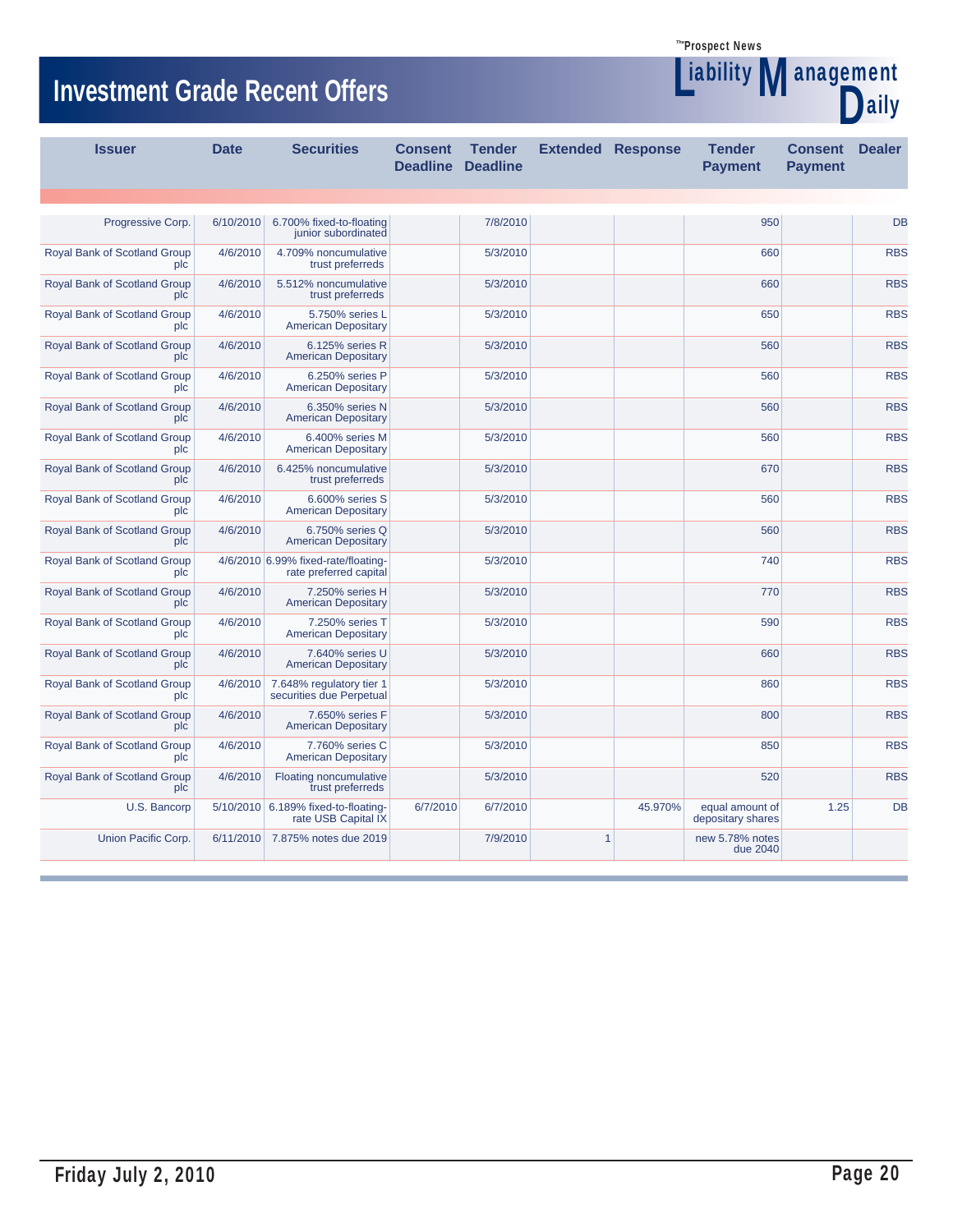| ™Prospect News |  |
|----------------|--|
|----------------|--|

# **Liability Management Calendar**<br> **Liability Management Calendar**<br> **Liability Management Calendar**



# **July 2**

| Brookstone Co., Inc. tender deadline 5 p.m. ET<br>Michael Foods Inc. tender deadline 12 a.m. ET                             | <b>High Yield</b><br><b>High Yield</b>       |  |
|-----------------------------------------------------------------------------------------------------------------------------|----------------------------------------------|--|
| July 5                                                                                                                      |                                              |  |
| Titan Petrochemicals Group Ltd. early tender deadline 5 p.m. ET<br><b>Distressed Debt</b>                                   | <b>Emerging Markets</b><br><b>High Yield</b> |  |
| July 6                                                                                                                      |                                              |  |
| American Achievement Group Holding Corp. early tender deadline 11:59 p.m. ET                                                | <b>High Yield</b>                            |  |
| American Achievement Group Holding Corp. tender deadline 11:59<br>Titan Petrochemicals Group Ltd. tender deadline 5 p.m. ET | <b>High Yield</b>                            |  |
| <b>Distressed Debt</b>                                                                                                      | <b>Emerging Markets</b><br><b>High Yield</b> |  |
| July 7                                                                                                                      |                                              |  |
| DynCorp International Inc. tender deadline 12 a.m. ET                                                                       | <b>High Yield</b>                            |  |
| First State Bancorp. tender deadline 5 p.m. ET                                                                              | <b>Distressed Debt</b><br><b>High Yield</b>  |  |
| National Financial Partners Corp. tender deadline 12 a.m. ET                                                                | <b>Convertibles</b>                          |  |
| July 8                                                                                                                      |                                              |  |
| Phibro Animal Health Corp. consent deadline 5 p.m. ET                                                                       | <b>High Yield</b>                            |  |
| Progressive Corp. tender deadline 11:59 p.m. ET                                                                             | <b>Investment Grade</b>                      |  |
| July 9                                                                                                                      |                                              |  |
| <b>Omnicom Group Inc. consent deadline</b>                                                                                  | <b>Convertibles</b>                          |  |
| Union Pacific Corp. early tender deadline 11:59 p.m. ET                                                                     | <b>Investment Grade</b>                      |  |
| Union Pacific Corp. tender deadline 11:59 p.m. ET                                                                           | <b>Investment Grade</b>                      |  |
| July 14                                                                                                                     |                                              |  |
| MF Global Holdings Ltd. tender deadline 11:59 p.m. ET                                                                       | <b>Convertibles</b>                          |  |
| July 15                                                                                                                     |                                              |  |
| Radio One, Inc. tender deadline 5 p.m. ET                                                                                   | <b>High Yield</b>                            |  |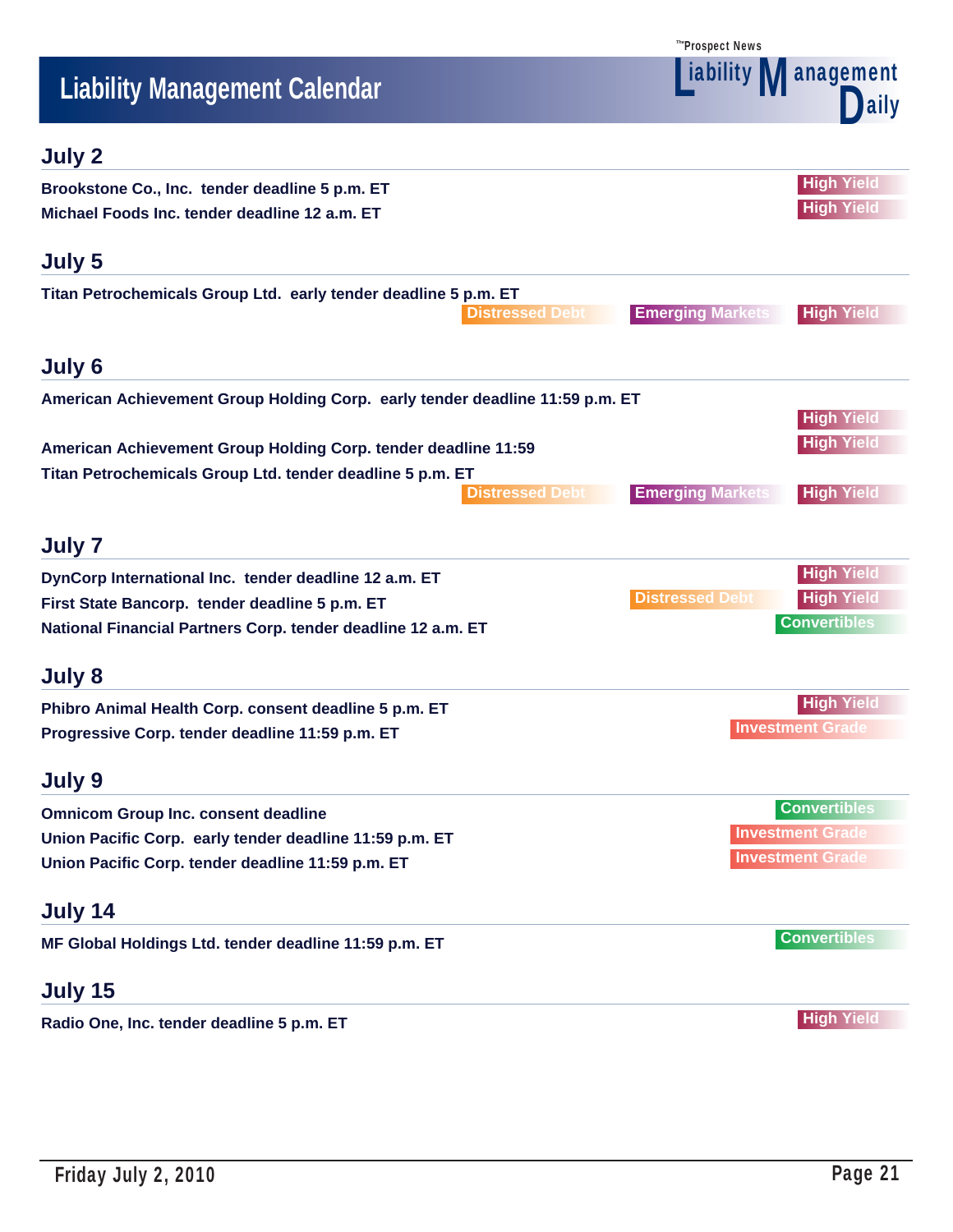|                                                                                                  | <b><i>The</i>Prospect News</b>                                      |
|--------------------------------------------------------------------------------------------------|---------------------------------------------------------------------|
| <b>Liability Management Calendar</b>                                                             | iability Management<br>laily                                        |
| Vertis Holdings, Inc. tender deadline 12 a.m. ET                                                 | <b>Distressed Debt</b><br><b>High Yield</b>                         |
| July 16                                                                                          |                                                                     |
| Autopistas del Sol SA tender deadline 5 p.m. ET                                                  | <b>Emerging Markets</b><br><b>High Yield</b>                        |
| July 19                                                                                          |                                                                     |
| Pepco Holdings, Inc. tender deadline 11:59 p.m. ET                                               | <b>Investment Grade</b>                                             |
| July 20                                                                                          |                                                                     |
| BankAtlantic Bancorp, Inc. tender deadline 5 p.m. ET                                             | <b>Distressed Debt</b><br><b>High Yield</b><br><b>Preferreds</b>    |
| July 21                                                                                          |                                                                     |
| Frontera Resources Corp. tender deadline 6 p.m. ET<br>PT Indosat Tbk. consent deadline 5 p.m. ET | <b>Convertibles</b><br><b>High Yield</b><br><b>Emerging Markets</b> |
| July 22                                                                                          |                                                                     |
| Phibro Animal Health Corp. tender deadline 11:59 p.m. ET                                         | <b>High Yield</b>                                                   |
| July 24                                                                                          |                                                                     |
| Capitol Bancorp Ltd. tender deadline 12:59 a.m. ET                                               | <b>Investment Grade</b><br><b>Preferreds</b>                        |
| July 26                                                                                          |                                                                     |
| Pacific Capital Bancorp early tender deadline 5 p.m. ET                                          | <b>High Yield</b><br><b>Distressed Debt</b>                         |
| Pacific Capital Bancorp tender deadline 5 p.m. ET                                                | <b>Distressed Debt</b><br><b>High Yield</b>                         |
| July 28                                                                                          |                                                                     |
| Inland Real Estate Corp. consent deadline 5 p.m. ET                                              | <b>Convertibles</b>                                                 |
| Inland Real Estate Corp. tender deadline 5 p.m. ET                                               | <b>Convertibles</b>                                                 |
| July 30                                                                                          |                                                                     |
| PT Indosat Tbk. tender deadline 12 a.m. ET                                                       | <b>Emerging Markets</b><br><b>High Yield</b>                        |
| <b>August 2</b>                                                                                  |                                                                     |
| Old Second Capital Trust I (Old Second Bancorp, Inc.) tender deadline 11:59 p.m. ET              | <b>Preferreds</b><br><b>High Yield</b>                              |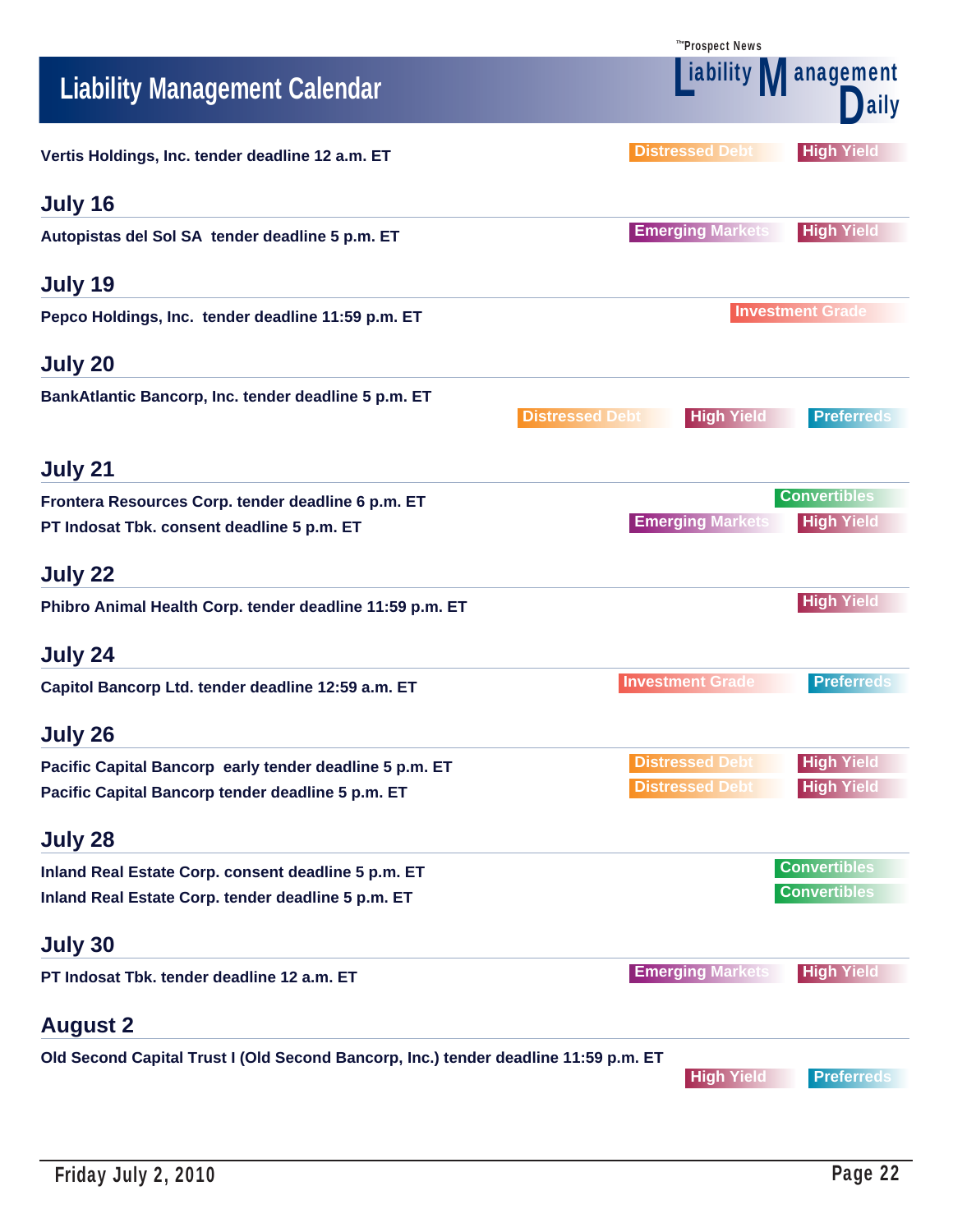**Tenders, Consents, Exchange Data**<br> **All Sources Consents, Exchange Data** 

Prospect News *The* **Liability Management** D

**CURRENT YEAR THROUGH 7/1/2010 PREVIOUS YEAR THROUGH 7/1/2009**

| <b>GLOBAL</b>                                                                            |                                                                              |                                                                         |                                                                |
|------------------------------------------------------------------------------------------|------------------------------------------------------------------------------|-------------------------------------------------------------------------|----------------------------------------------------------------|
| Year to date:<br>1/1/2010 to 7/1/2010<br><b>Quarter to date:</b><br>7/1/2010 to 7/1/2010 | \$104.205 billion in 216 offers Year to date:<br>\$0.000 billion in 0 offers | 1/1/2009 to 7/1/2009<br><b>Quarter to date:</b><br>7/1/2009 to 7/1/2009 | \$137.730 billion in 262 offers<br>\$1.510 billion in 4 offers |
| Month to date:<br>7/1/2010 to 7/1/2010<br>Week to date:<br>6/27/2010 to 7/1/2010         | \$0.000 billion in 0 offers<br>\$0.450 billion in 1 offer                    | Month to date:<br>7/1/2009 to 7/1/2009                                  | \$1.510 billion in 4 offers                                    |
| <b>U.S. MARKET</b>                                                                       |                                                                              |                                                                         |                                                                |
| Year to date:<br>1/1/2010 to 7/1/2010                                                    | \$88.883 billion in 198 offers                                               | Year to date:<br>1/1/2009 to 7/1/2009                                   | \$130.105 billion in 239 offers                                |
| <b>Quarter to date:</b><br>7/1/2010 to 7/1/2010                                          | \$0.000 billion in 0 offers                                                  | <b>Quarter to date:</b><br>7/1/2009 to 7/1/2009                         | \$1.510 billion in 4 offers                                    |
| Month to date:<br>7/1/2010 to 7/1/2010                                                   | \$0.000 billion in 0 offers                                                  | Month to date:<br>7/1/2009 to 7/1/2009                                  | \$1.510 billion in 4 offers                                    |
| Week to date:<br>6/27/2010 to 7/1/2010                                                   | \$0.450 billion in 1 offer                                                   |                                                                         |                                                                |
| <b>CONVERTIBLES, U.S. MARKET</b>                                                         |                                                                              |                                                                         |                                                                |
| Year to date:<br>1/1/2010 to 7/1/2010                                                    | \$3.475 billion in 28 offers                                                 | Year to date:<br>1/1/2009 to 7/1/2009                                   | \$5.215 billion in 25 offers                                   |
| <b>Quarter to date:</b><br>7/1/2010 to 7/1/2010                                          | \$0.000 billion in 0 offers                                                  | <b>Quarter to date:</b><br>7/1/2009 to 7/1/2009                         | \$0.000 billion in 0 offers                                    |
| <b>EMERGING MARKETS, GLOBAL</b>                                                          |                                                                              |                                                                         |                                                                |
| Year to date:<br>1/1/2010 to 7/1/2010                                                    | \$8.328 billion in 29 offers                                                 | Year to date:<br>1/1/2009 to 7/1/2009                                   | \$17.507 billion in 40 offers                                  |
| <b>Quarter to date:</b><br>7/1/2010 to 7/1/2010                                          | \$0.000 billion in 0 offers                                                  | <b>Quarter to date:</b><br>7/1/2009 to 7/1/2009                         | \$0.000 billion in 0 offers                                    |
| HIGH YIELD, U.S. MARKET                                                                  |                                                                              |                                                                         |                                                                |
| Year to date:<br>1/1/2010 to 7/1/2010                                                    | \$26.855 billion in 81 offers                                                | Year to date:<br>1/1/2009 to 7/1/2009                                   | \$52.517 billion in 81 offers                                  |
| <b>Quarter to date:</b><br>7/1/2010 to 7/1/2010                                          | \$0.000 billion in 0 offers                                                  | <b>Quarter to date:</b><br>7/1/2009 to 7/1/2009                         | \$1.060 billion in 3 offers                                    |
| <b>INVESTMENT GRADE, U.S. MARKET</b>                                                     |                                                                              |                                                                         |                                                                |
| Year to date:<br>1/1/2010 to 7/1/2010                                                    | \$31.163 billion in 42 offers                                                | Year to date:<br>1/1/2009 to 7/1/2009                                   | \$37.408 billion in 68 offers                                  |
| <b>Quarter to date:</b><br>7/1/2010 to 7/1/2010                                          | \$0.000 billion in 0 offers                                                  | <b>Quarter to date:</b><br>7/1/2009 to 7/1/2009                         | \$0.450 billion in 1 offers                                    |
| PREFERREDS, U.S. MARKET                                                                  |                                                                              |                                                                         |                                                                |
| Year to date:<br>1/1/2010 to 7/1/2010                                                    | \$12.983 billion in 10 offers                                                | Year to date:<br>1/1/2009 to 7/1/2009                                   | \$0.000 billion in 0 offers                                    |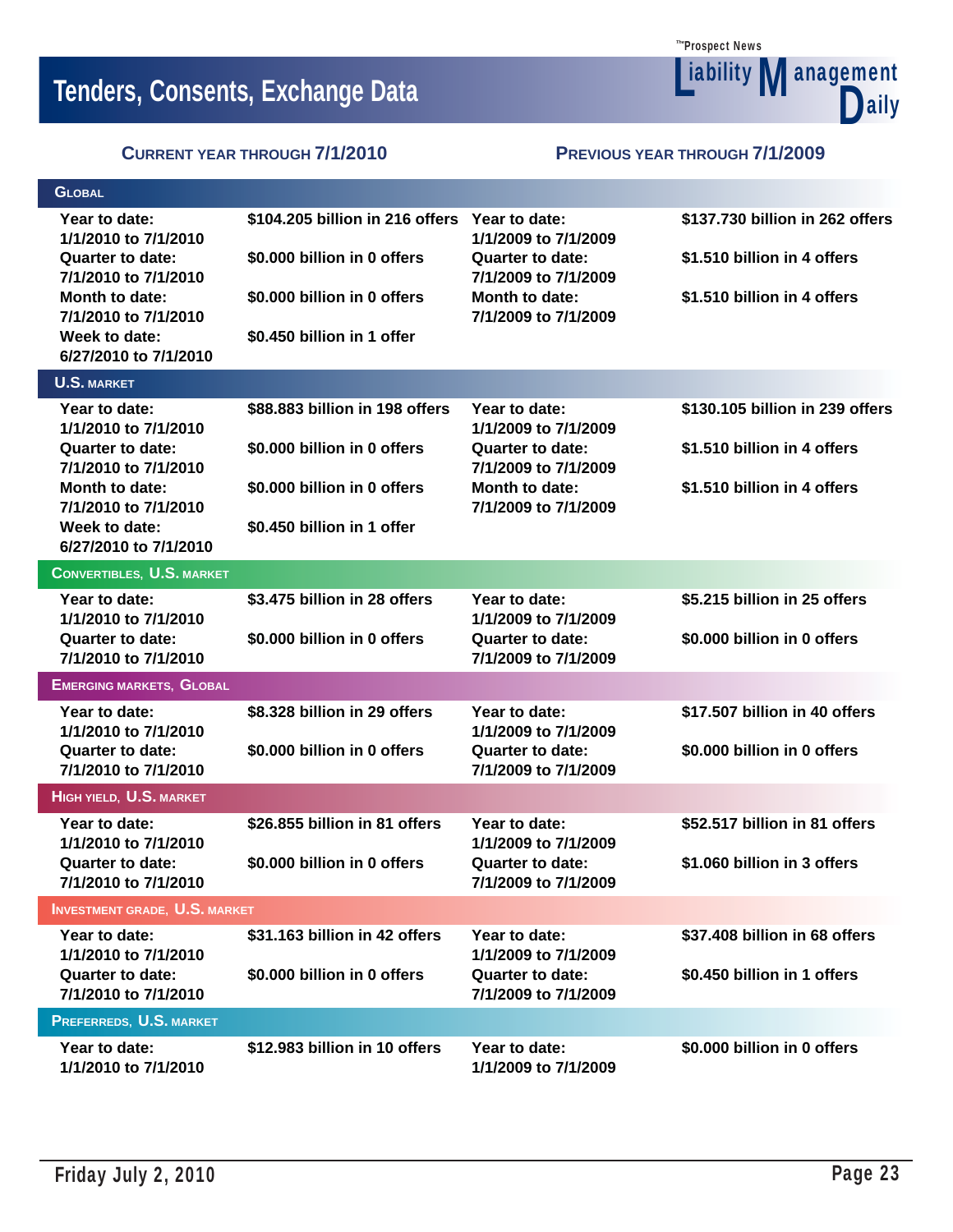# **Tenders, Consents, Exchange Data**



Prospect News *The*